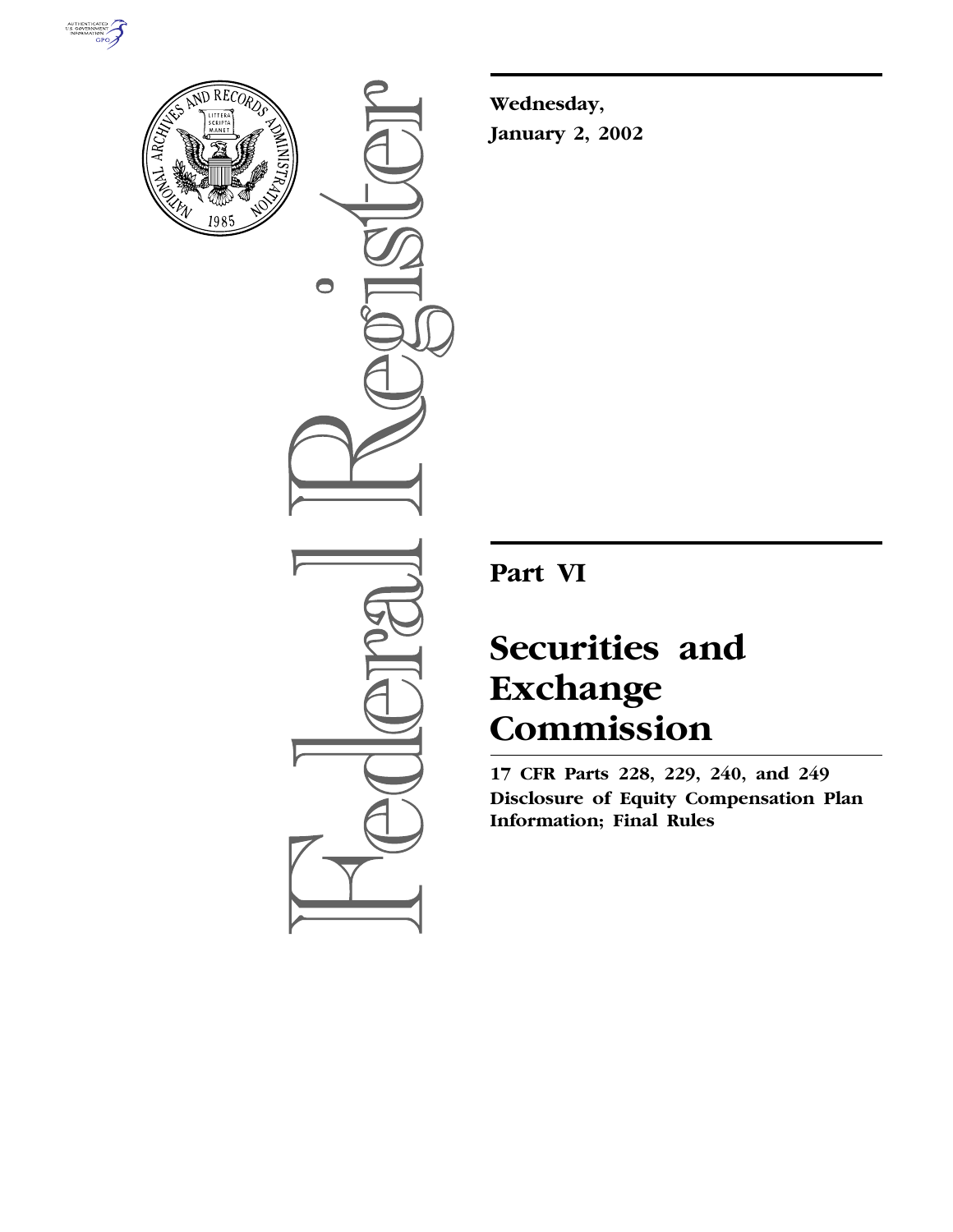## **SECURITIES AND EXCHANGE COMMISSION**

## **17 CFR Parts 228, 229, 240 and 249**

**[Release Nos. 33–8048, 34–45189; File No. S7–04–01]** 

#### **RIN 3235–AI01**

#### **Disclosure of Equity Compensation Plan Information**

**AGENCY:** Securities and Exchange Commission.

**ACTION:** Final rules.

**SUMMARY:** We are adopting amendments to the Securities Exchange Act of 1934 disclosure requirements applicable to annual reports filed on Forms 10–K and 10–KSB and to proxy and information statements. The amendments will enhance disclosure of the number of outstanding options, warrants and rights granted by registrants to participants in equity compensation plans, as well as the number of securities remaining available for future issuance under these plans. The amendments require registrants to provide this information separately for equity compensation plans that have not been approved by their security holders, and to file with us copies of these plans unless immaterial in amount of significance.

**DATES:** Effective Date: February 1, 2002. *Compliance Dates:* Registrants must comply with the new disclosure requirements for their annual reports on Forms 10–K or 10–KSB to be filed for fiscal years ending on or after March 15, 2002 and for proxy and information statements for meetings of, or action by, security holders occurring on or after June 15, 2002. Registrants voluntarily may comply with the new disclosure requirements before the compliance dates.

*Comments:* Comments on the ''collection of information'' requirements within the meaning of the Paperwork Reduction Act of 1995 should be received by February 1, 2002.

**FOR FURTHER INFORMATION CONTACT:** Mark A. Borges, Special Counsel, Office of Rulemaking, Division of Corporation Finance, by telephone at (202) 942– 2910, or in writing at the Securities and Exchange Commission, 450 Fifth Street NW, Washington, DC 20549.

**SUPPLEMENTARY INFORMATION:** We are adopting amendments to Items 201 1 and 601<sup>2</sup> of Regulation S–B,<sup>3</sup> Items

201<sup>4</sup> and 601<sup>5</sup> of Regulation S–K<sup>6</sup> and Form  $10–K$ ,  $7$  Form  $10–KSB$ <sup>8</sup> and Schedule 14A 9 under the Securities Exchange Act of 1934.10 Schedule 14C<sup>11</sup> under the Exchange Act also is affected by the amendments.<sup>12</sup>

#### **I. Introduction**

As the use of equity compensation has increased during the last decade,<sup>13</sup> so have concerns about its impact on registrants and their security holders.14 Equity compensation grants and awards may result in a significant reallocation of ownership between existing security holders and management and employees.15 Our current rules do not require disclosure in a single location of the total number of securities that a registrant has remaining available for issuance under all of its equity compensation plans. Also, because these plans may be implemented without the approval of security holders, it is possible that investors may not be able to determine the total size of a registrant's equity compensation program.

In January 2001, we proposed amendments to our equity compensation disclosure rules, where our intent was to furnish investors with

6 17 CFR 229.10 *et seq.*

- 8 17 CFR 249.310b.
- 9 17 CFR 240.14a–101.
- 10 15 U.S.C. § 78a *et seq.*
- 11 17 CFR 240.14c–101.

12 Item 1 of Schedule 14C requires that a registrant yfurnish the information called for by all of the items of Schedule 14A (other than Items 1(c), 2, 4 and 5) which would be applicable to any matter to be acted upon at the meeting if proxies were to be solicited in connection with the meeting.

13A study of stock-based pay practices at the nation's 200 largest corporations indicates that these companies allocated 15.2% of outstanding shares (calculated on a fully-diluted basis) for management and employee equity incentives in 2000, compared to only 6.9% in 1989. See Pearl Meyers & Partners, Inc., *2000 Equity Stake, Study of Management Equity Participation in the Top 200 Corporations* (2000).

14See Eric D. Roiter, *The NYSE Wrestles with Shareholder Approval of Stock Option Plans*, Corp. Gov. Adv., Vol. 8, No. 1 (Jan./Feb. 2000), at 1. See also, for example, Justin Fox, *The Amazing Stock Option Sleight of Hand*, Fortune, June 25, 2001, at 86.

 $^{\rm 15}\!$  In its most recent study, the Investor Responsibility Research Center found that the average potential dilution for the 1,500 companies in the ''S&P Super 1,500'' (the combination of the S&P 500, the S&P MidCap 400 and the S&P SmallCap 600) was 14.6% in 2000, compared to 11.6% in 1997; an increase of approximately 26%. The increase was even greater for S&P 500 companies, with average potential dilution rising to 13.1% in 2000, compared to 9.2% in 1995. See Investor Responsibility Research Center, *Potential Dilution—2000, The Potential Dilution from Stock Plans at the S&P Super 1,500 Companies* (2000) (the ''IRRC Dilution Study'').

a more understandable presentation of a registrant's equity compensation program.16 We received 31 comment letters in response to the proposals.<sup>17</sup> While a majority of commenters supported the proposals, several questioned the need for disclosure that was, in their view, substantially equivalent to disclosure already required in registrants' audited financial statements. In addition, many of the supportive commenters offered suggestions for refining the proposals to better accomplish the goal of assuring that all material information about a registrant's equity compensation program is fully and clearly disclosed. We have made a number of changes to the proposals in response to these comments. These changes are discussed in Section II of this release.

As a result of today's amendments, registrants must include a new table in their annual reports on Form 10–K,18 as well as in their proxy statements 19 in years when they are submitting a compensation plan for security holder action. This table requires information about two categories of equity compensation plans: plans that have been approved by security holders and plans that have not been approved by security holders. With respect to each category, a registrant must disclose the number of securities to be issued upon the exercise, and the weighted-average exercise price, of all outstanding options, warrants and rights, as well as the number of securities remaining available for future issuance under the registrant's equity compensation plans.20

16The amendments were proposed in Release No. 33–7944 (Jan. 26, 2001) [66 FR 8732] (the ''Proposing Release'').

17The commenters included 11 individual and institutional investors, eight registrants and registrant associations (one registrant submitted two letters), one self-regulatory organization and 10 members of the executive compensation consulting, accounting and legal communities. These comment letters and a summary of comments prepared by our staff are available for public inspection and copying in our Public Reference Room, 450 Fifth Street, NW, Washington, DC 20549, in File No. S7–04–01. Public comments submitted electronically and the summary of comments are available on our Web site *http://www.sec.gov*.

18The discussion of Form 10–K in this release also includes Form 10–KSB.

19The discussion of proxy statements in this release also includes Schedule 14C information statements.

20To help investors better understand equity compensation, our Office of Investor Education and Assistance will create educational materials about the available disclosure on equity compensation programs (including the information available in financial statements).

<sup>1</sup> 17 CFR 228.201.

<sup>2</sup> 17 CFR 228.601.

<sup>3</sup> 17 CFR 228.10 *et seq.*

<sup>4</sup> 17 CFR 229.201.

<sup>5</sup> 17 CFR 229.601.

<sup>7</sup> 17 CFR 249.310.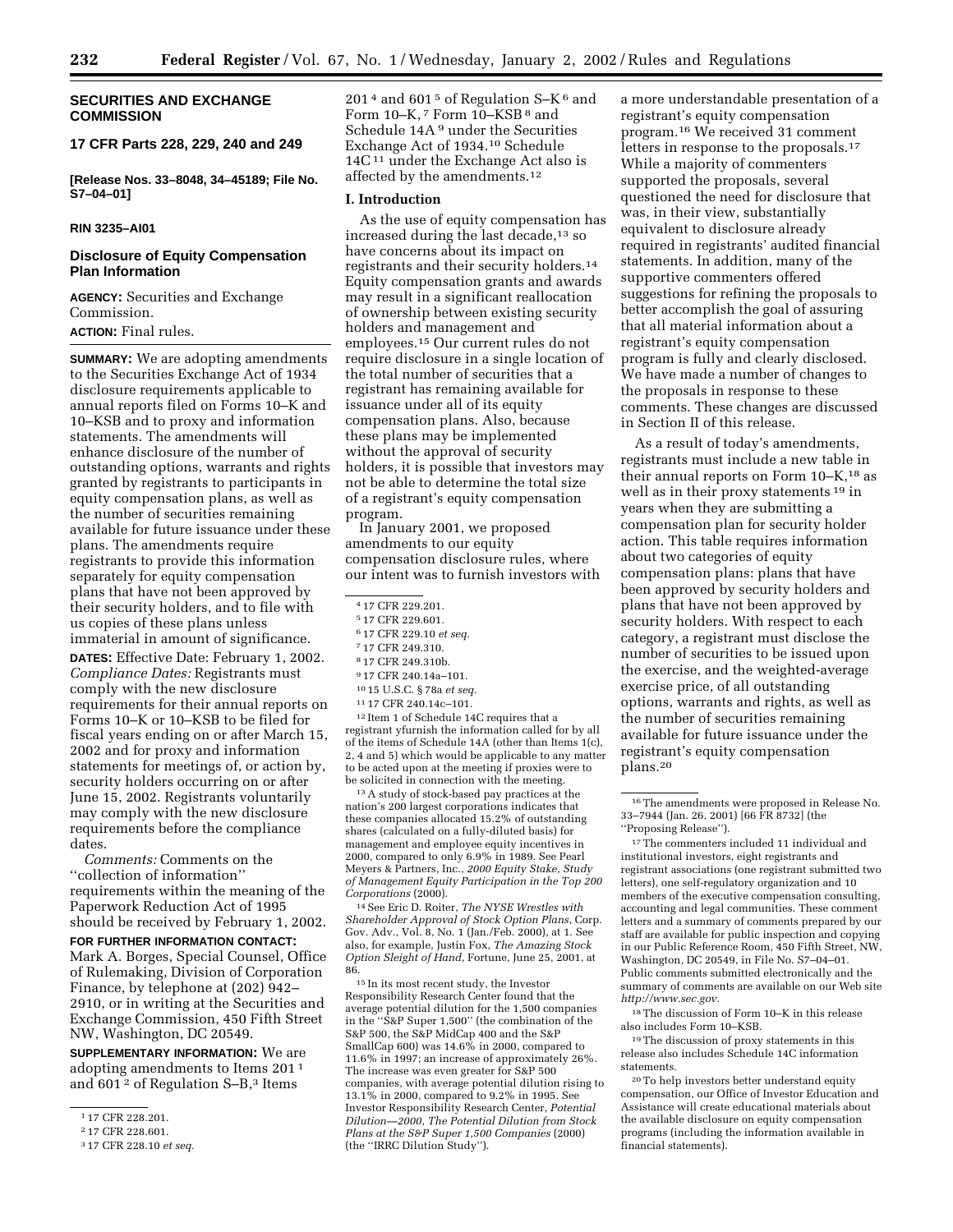#### **II. Discussion of Amendments**

#### *A. Content of Disclosure*

## 1. Required Disclosure

Under the original proposals described in the Proposing Release, registrants were to disclose in tabular form several categories of information about their equity compensation plans, including the number of securities authorized for issuance under each plan, the number of securities issued, plus the number of securities to be issued upon the exercise of outstanding options, warrants or rights granted, under each plan during the last fiscal year, the number of securities to be issued upon the exercise of outstanding options, warrants or rights granted other than in the last fiscal year and the number of securities remaining available for future issuance under each

plan. The proposals would have required registrants to list each plan separately in the table. We also sought comment as to whether any additional categories of information should be included in the table.

In response to concerns that the proposals would be costly and burdensome to implement and duplicative of some of the information required in registrants' financial statements, we have eliminated the first two proposed categories of disclosure. We have made a number of other changes as well, including a change that permits registrants to present the required information on an aggregated basis. These changes are discussed in detail below.

In addition to comments suggesting that we scale back the proposed disclosure, we also received comments

# EQUITY COMPENSATION PLAN INFORMATION

citing the need for additional types of disclosure not originally proposed. For example, several commenters suggested that we add a column to the proposed table showing the weighted-average exercise price of outstanding options, warrants and rights.<sup>21</sup> These commenters asserted that investors need this information to assess the dilutive effect of a registrant's equity compensation program.22 To enable investors to better understand dilution and to enhance the visibility of exercise price information, we have added a column to the table requiring disclosure of the weighted-average exercise price of all outstanding compensatory options, warrants and rights.23

As adopted, the amendments require a registrant to provide investors with the following tabular disclosure:

| Plan category                                                                                                                              | Number of securities to be issued<br>upon exercise of outstanding op-<br>tions, warrants and rights | Weighted-average exercise price<br>of outstanding options, warrants<br>and rights | Number of securities remaining<br>available for future issuance<br>under equity compensation plans<br>(excluding securities reflected in<br>column (a)) |
|--------------------------------------------------------------------------------------------------------------------------------------------|-----------------------------------------------------------------------------------------------------|-----------------------------------------------------------------------------------|---------------------------------------------------------------------------------------------------------------------------------------------------------|
|                                                                                                                                            | (a)                                                                                                 | (b)                                                                               | (c)                                                                                                                                                     |
| Equity<br>compensation plans ap-<br>proved by security holders<br>Equity compensation plans not ap-<br>proved by security holders<br>Total |                                                                                                     |                                                                                   |                                                                                                                                                         |

Registrants must provide the disclosure with respect to any equity compensation plan<sup>24</sup> in effect<sup>25</sup> as of the end of the registrant's last completed fiscal year that provides for the award of a registrant's securities or the grant of options, warrants or rights to purchase the registrant's securities to employees of the registrant or its parent, subsidiary or affiliated companies, or to any other person.26 The disclosure also is to be

22While the impact of outstanding options, warrants and rights is contained in the presentation of diluted earnings-per-share required by Statement of Financial Accounting Standards No. 128, *Earnings-Per-Share* (Feb. 1997) (''SFAS 128''), this disclosure does not necessarily isolate ''compensatory'' instruments. Typically, the diluted earnings-per-share figure combines the dilutive effect of compensatory options, warrants and rights with that of other outstanding convertible securities.

 $23$  See new Item  $201(d)(2)(ii)$  of Regulation S–B [17 CFR 228.201(d)(2)(ii)] and new Item 201(d)(2)(ii) of Regulation S–K [17 CFR 229.201(d)(2)(ii)]. This weighted-average exercise

provided without regard to whether the securities to be issued under the equity compensation plan are authorized but unissued securities of the registrant or reacquired shares.

#### 2. Aggregated Disclosure

Several commenters suggested that we permit registrants to provide the required tabular disclosure on an aggregate, rather than a plan-by-plan,

24This includes any equity compensation plan that provides for grants and awards to employees or non-employees in exchange for consideration in the form of goods or services as described in SFAS 123.

<sup>25</sup> For purposes of the amendments, we consider an equity compensation plan to be in effect as long as securities remain available for future issuance under the plan, or as long as options, warrants or rights previously granted under the plan remain outstanding.

26 Disclosure is required without regard to whether participants are employees (including officers) or non-employees (such as directors,

basis.27 These commenters indicated that it would be unduly burdensome for many registrants if plans had to be listed separately in the table.28 Another commenter expressed similar concerns if registrants were required to itemize plans assumed as the result of mergers, consolidations or other acquisition transactions.29 We are persuaded that plan-by-plan disclosure may be

28One commenter estimated that, based upon the number of equity compensation plans it administers, compliance could cost an additional \$300,000 annually for printing and distribution. See the Letter dated April 9, 2001 from Lucent Technologies Inc. (the ''Second Lucent Letter'').

<sup>29</sup> See the Letter dated February 27, 2001 from<br>Intel Corporation (the "Intel Letter").

<sup>30</sup> In addition, information on the number and identity of a registrant's equity compensation plans should be available in the footnotes to the registrant's financial statements as part of its required SFAS 123 disclosure. See paragraph 46 of SFAS 123.

<sup>21</sup>See, for example, the Letter dated March 26, 2001 from the Council of Institutional Investors (the ''CII Letter''), the Letter dated April 24, 2001 from the Association for Investment Management and Research and the Letter dated April 16, 2001 from the Association of the Bar of the City of New York (the ''NYC Bar Letter'').

price information may be different from that contained in a registrant's financial statements as required by Statement of Financial Accounting Standards No. 123, *Accounting for Stock-Based Compensation* (Oct. 1995) (''SFAS 123'') because the information includes grants and awards to nonemployees while the information required by SFAS 123 may not. See n. 55 below.

consultants, advisors, vendors, customers, suppliers or lenders).

<sup>27</sup>See, for example, the Letter dated May 7, 2001 from the American Bar Association (the ''ABA Letter''), the Letter dated April 2, 2001 from Lucent Technologies Inc. and the Letter dated May 22, 2001 from the New York State Bar Association (the ''NY State Bar Letter'').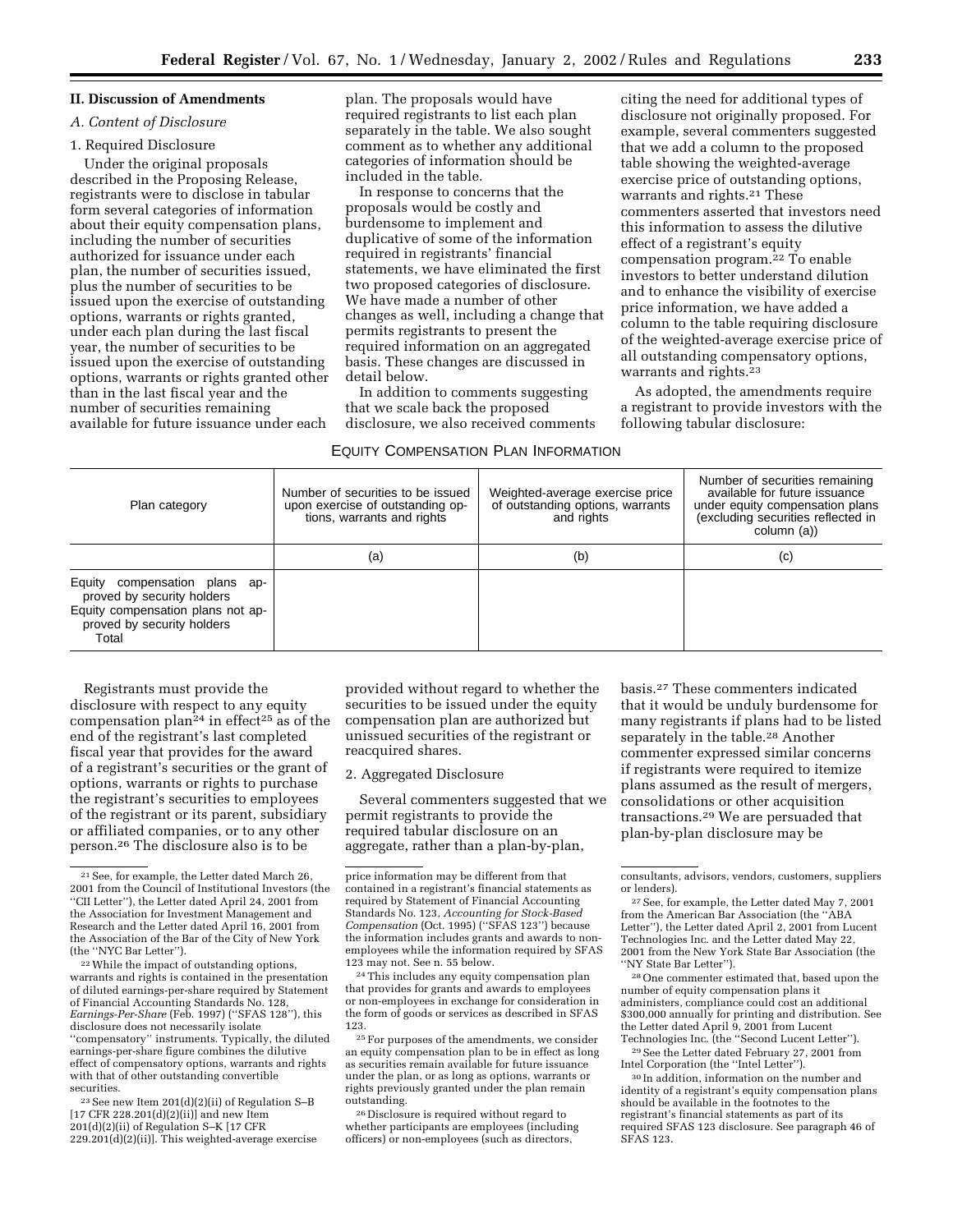burdensome for many registrants.30 Accordingly, we have revised the table to permit registrants to aggregate disclosure in two general categories: • equity compensation plans

approved by security holders; and • equity compensation plans not

approved by security holders.<sup>31</sup> In the Proposing Release, we sought comment as to whether, when a registrant is submitting a new or existing equity compensation plan for security holder action, the required proxy statement disclosure should include that plan.32 Several commenters suggested that we expand the table to include information about an existing plan upon which further action is being taken (for example, where a registrant is seeking the approval of security holders for an increase in the number of securities authorized for issuance under the plan).33 These commenters indicated that, absent this requirement, a registrant amending an existing equity compensation plan otherwise might avoid disclosing information about the securities previously authorized for issuance under the plan. We are persuaded that registrants should include this information in the table.

Accordingly, where action is being taken to amend an existing equity compensation plan, the table should include information about the securities previously authorized for issuance under the plan; that is, the number of securities to be issued upon the exercise, and the weighted-average exercise price, of outstanding options, warrants and rights previously granted under the plan and the number of securities remaining available for future issuance under the plan.34 A registrant should not include in the table the number of additional securities that are the subject of the plan amendment for which the registrant is seeking security holder approval.

3. Individual Arrangements and Assumed Plans

In the Proposing Release, we sought comment as to whether aggregated

33See, for example, the CII Letter, the Letter dated March 28, 2001 from the State of Wisconsin Investment Board (the ''SWIB Letter'') and the Letter dated March 29, 2001 from the Teachers Insurance and Annuity Association—College Retirement Equities Fund (the ''TIAA-CREF Letter'').

34See Instruction 1 to new Item 10(c) of Schedule 14A.

disclosure of individual equity compensation arrangements<sup>35</sup> was appropriate. We also asked whether aggregated disclosure should be permitted where a registrant had assumed an equity compensation plan in connection with a merger, consolidation or other acquisition transaction. Several commenters supported aggregated disclosure of individual arrangements,36 and one commenter was in favor of aggregating the disclosure of individual arrangements with the disclosure of equity compensation plans.37 Other commenters favored permitting aggregated disclosure of assumed plans.38 Consistent with the concept of aggregated plan disclosure, we have revised the table to permit registrants to combine information about individual arrangements39 and assumed plans (where further grants and awards can be made under these plans)<sup>40</sup> with information about other plans, all in the appropriate disclosure category.

4. Non-Security Holder-Approved Plans

As adopted, the amendments require a registrant to identify and describe briefly, in narrative form, the material features of each equity compensation plan in effect as of the end of the last completed fiscal year that was adopted without security holder approval.<sup>41</sup> While several commenters supported this requirement,42 one commenter suggested that we permit registrants to cross-reference the portion of their required SFAS 123 disclosure

36See, for example, the NY State Bar Letter and the TIAA–CREF letter.

37See the ABA Letter.

38See the Intel Letter, the Letter dated August 17, 2001 from Leonard S. Stein and the Letter dated August 26, 2001 from Hendrick Vater.

39See Instruction 4 to new Item 201(d) of Regulation S–B [17 CFR 228.201(d)] and Instruction 4 to new Item 201(d) of Regulation S–K [17 CFR 229.201(d)].

40See Instruction 5 to new Item 201(d) of Regulation S–B and Instruction 5 to new Item 201(d) of Regulation S–K. In the case of individual options, warrants and rights assumed in connection with a merger, consolidation or other acquisition transaction, registrants should disclose the number of securities underlying the assumed options, warrants and rights and the related weightedaverage exercise price information on an aggregated basis in a footnote to the table. *Id.*

41See new Item 201(d)(3) of Regulation S–B [17 CFR 228.201(d)(3)] and new Item 201(d)(3) of Regulation S–K [17 CFR 229.201(d)(3)].

42See, for example, the CII Letter, the Letter dated April 2, 2001 from the Investment Company Institute and the TIAA–CREF Letter.

containing descriptions of their nonsecurity holder-approved plans to satisfy this requirement.<sup>43</sup> Because it streamlines compliance and ensures that investors have annual 44 access to this information, we are permitting registrants to satisfy the disclosure requirement in this manner.45 The cross-reference should identify the specific plan or plans in the required SFAS 123 disclosure that have not been approved by security holders. In view of this change, we have eliminated the provision that would have permitted a registrant to satisfy this disclosure requirement by simply identifying the filing containing a narrative description of the plan in the years following the initial disclosure.

## 5. Foreign Registrants

Some commenters inquired about the applicability of the proposals to foreign registrants. Historically, we have applied a more flexible standard to foreign registrants than domestic registrants in the area of executive compensation disclosure. For example, foreign registrants need not disclose executive compensation information on an individual basis unless they disclose it in that manner under home country law or otherwise.46 We do not find it necessary to vary from our historical treatment of executive compensation disclosure for foreign registrants,<sup>47</sup> and,

44As originally proposed, the plan description would have been provided only once—following the year of adoption. The Proposing Release contemplated that, in subsequent years, registrants simply would identify the prior filing containing the plan description. Since SFAS 123 requires plan descriptions to be provided annually, the information will be available each year.

45See Instruction 7 to new Item 201(d) of Regulation S–B and Instruction 7 to new Item 201(d) of Regulation S–K. Paragraph 46 of SFAS 123 requires a description of each stock-based compensation plan, including the general terms of awards under the plan, such as vesting requirements, the maximum term of options granted and the number of shares authorized for grants of options or other equity instruments. See also paragraph 362 of SFAS 123. If the SFAS 123 plan description does not contain all of the material features of the plan, cross-referencing is not permitted.

46See Item 6.B of Form 20–F [17 CFR 249.220f]. Item 6.B requires disclosure of compensation information about a foreign private issuer's directors and senior management on an aggregated basis, including the amount of compensation paid and benefits in kind granted.

47 Item 6.E.2 of Form 20–F requires a foreign private issuer to ''describe any arrangements for involving the employees in the capital of the

<sup>31</sup>See new Item 201(d)(1) of Regulation S–B [17 CFR 228.201(d)(1)] and new Item 201(d)(1) of Regulation S–K [17 CFR 229.201(d)(1)].

<sup>&</sup>lt;sup>32</sup>These plans otherwise are subject to the disclosure requirements of Item 10 of Schedule 14A. Item 10 requires a description of the material features of, and tabular disclosure of the benefits receivable or allocable under, the plan being acted upon, as well as additional information regarding specific types of plans.

<sup>&</sup>lt;sup>35</sup> For these purposes, an individual equity compensation arrangement includes a ''plan'' for a single person as defined by Item  $402(a)(7)(ii)$  of Regulation S–K [17 CFR 229.402(a)(7)(ii)] (''A plan may be applicable to one person.''), as well as an individual ''written compensation contract'' (see, for example, the Securities Act Rule 405 [17 CFR 230.405] definition of the term ''employee benefit plan'').

<sup>43</sup>See the NYC Bar Letter. Similar crossreferencing is permitted under Item 101(b) (financial information about segments) and Item 101(d) (financial information about geographic areas) of Regulation S–K [17 CFR 229.101(b) and (d)].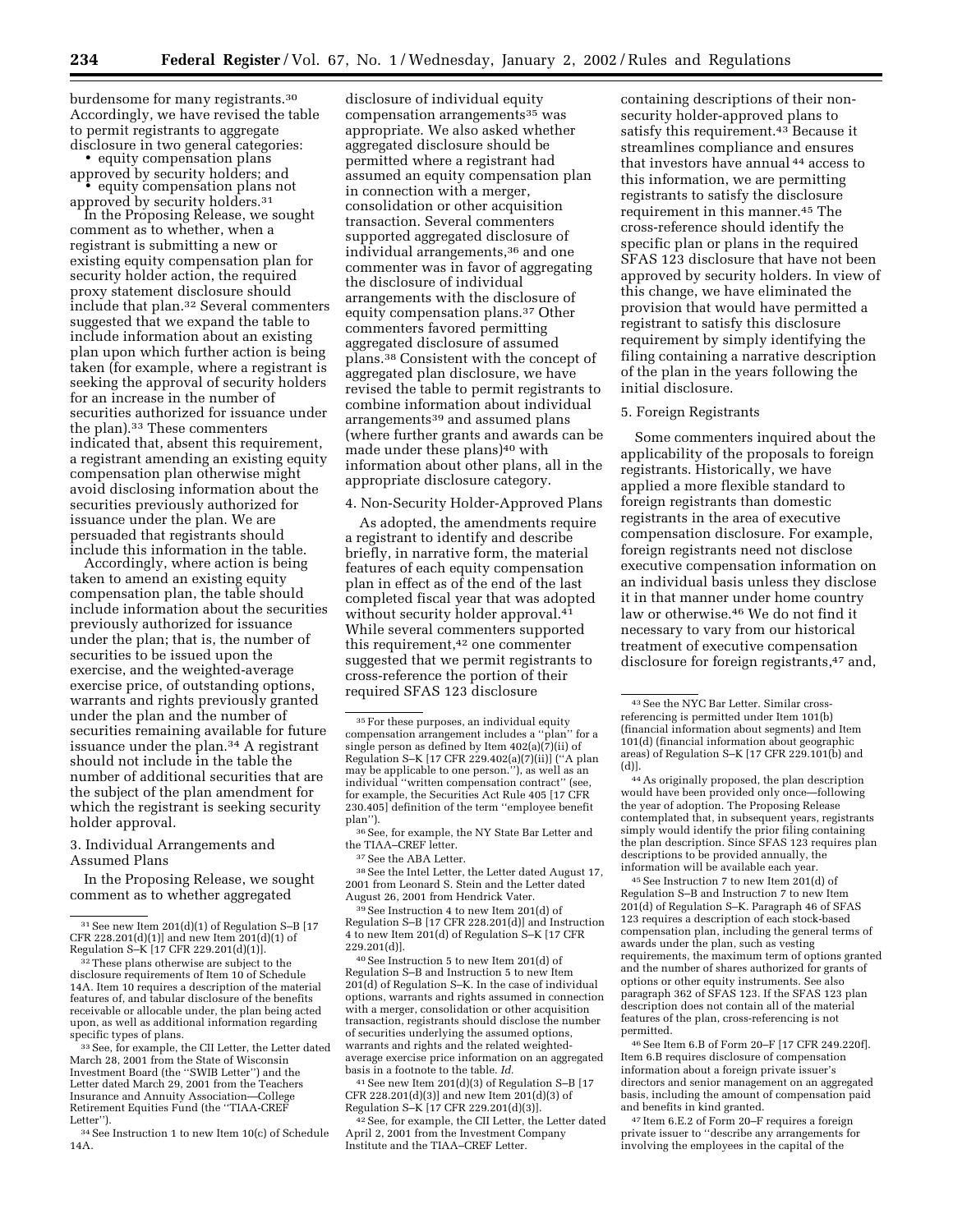thus, we do not extend the amendments to foreign registrants at this time.48

## *B. Relationship to Accounting Disclosure*

We have made significant changes to the proposals in response to arguments by several commenters that the current accounting literature provides for adequate disclosure about stock-based compensation.49 We agree that we should strive to minimize redundant disclosure under generally accepted accounting principles and our rules, where practical. Accordingly, we have revised the proposals and will not require disclosure of

• The number of securities authorized for issuance under each equity compensation plan; 50 and

• The number of securities issued, plus the number of securities to be issued upon the exercise of outstanding options, warrants or rights granted,

under each plan during the last fiscal year.51

The revised table will provide useful information to investors that is not always readily available in a registrant's financial statements.52 This includes

• An indication of whether an equity compensation plan has been approved by security holders; 53

• The total number of securities available for future issuance under a registrant's equity compensation program; 54 and

• The number of options and other securities granted or awarded to nonemployees for compensatory purposes.55

Because this information may be important to investors in making informed voting and investment decisions, we believe it is appropriate to require all registrants subject to Exchange Act reporting to disclose it regularly.

Even where information, such as the number of securities to be issued upon the exercise, and the weighted-average exercise price, of outstanding options, warrants and rights, otherwise is available, it is not transparent to investors.56 The amendments enhance the accessibility of this information, thereby making it easier for investors to assess the impact of a registrant's equity compensation policies and practices. Moreover, the amendments present the information in categories—plans that have been approved by security holders and plans that have not been approved by security holders—that investors have requested.57

The following table reflects the current relevant SFAS 123 disclosure requirements for stock-based compensation 58 and the new disclosure required by the amendments being adopted today, as adjusted to minimize redundancy between the two.

| Equity compensation disclosure Item               | Required by<br><b>SFAS 123</b> | Required by<br>Item 201 | Required by<br>Item 601 | Location of disclosure (financial<br>statements/form 10-K/proxy by state-<br>ment) |
|---------------------------------------------------|--------------------------------|-------------------------|-------------------------|------------------------------------------------------------------------------------|
| Number of securities authorized for grants of     |                                |                         |                         | <b>Financial Statements.</b>                                                       |
| options or other equity instruments.              |                                |                         |                         |                                                                                    |
| Number and weighted-average exercise price<br>of: |                                |                         |                         |                                                                                    |
| Options outstanding at beginning of year          |                                |                         |                         |                                                                                    |
|                                                   |                                |                         |                         | $10 - K/$<br>Financial Statements/Form<br><b>Proxy Statement.**</b>                |
| Options exercisable at end of year                |                                |                         |                         | <b>Financial Statements.</b>                                                       |
|                                                   |                                |                         |                         | <b>Financial Statements.</b>                                                       |
|                                                   |                                |                         |                         |                                                                                    |
| Options forfeited during year                     |                                |                         |                         |                                                                                    |
|                                                   |                                |                         |                         |                                                                                    |

company, including any arrangement that involves the issue or grant of options or shares or securities of the company.

48 In addition, while the use of equity compensation by foreign companies is increasing, it still trails use by U.S. companies. See Towers Perrin, *Stock Options Around the World* (2001).

49See the Letter dated April 2, 2001 from Arthur Andersen LLP, the Letter dated April 17, 2001 from the American Institute of Certified Public Accountants, the Letter dated March 29, 2001 from Emerson Electric Co., the Letter dated March 26, 2001 from the Institute of Management Accountants, the Letter dated April 12, 2001 from Microsoft Corporation, the Letter dated April 2, 2001 from PricewaterhouseCoopers LLP, the NY State Bar Letter and the Letter dated March 30, 2001 from Verizon Communications. These commenters also pointed out that duplicative disclosure is inconsistent with initiatives that we jointly have undertaken with the accounting profession to simplify disclosure and eliminate redundancies in financial reporting. See FASB Business Reporting Research Project, *Report of GAAP–SEC Disclosure Requirements Working Group* (2001), available at *http://www.rarc.rutgers.edu/fasb/brrp/ BRRP3pl.PDF.*

50This information is required by paragraph 46 of SFAS 123.

51This information is required by paragraphs 47(a) and (c) of SFAS 123.

52See *Report of the New York Stock Exchange Special Task Force on Stockholder Approval Policy* (Oct. 1999) (the ''NYSE Task Force Report''), at 14, available at *http://www.nyse.com/pdfs/policy.pdf.*

53While SFAS 123 requires an entity to provide a description of each stock-based compensation plan, these descriptions need not indicate whether a plan has been approved by security holders. See paragraphs 46 and 362 of SFAS 123.

54Paragraph 46 of SFAS 123 provides for disclosure of the number of shares authorized for grants of options or other equity instruments pursuant to stock-based compensation plans. It does not specifically require disclosure of the *current* number of authorized shares available for grant. In addition, it may be difficult for investors to determine this number. Currently, a registrant submitting an equity compensation plan for security holder action need not provide any specific disclosure about its other equity compensation plans. In its annual study on stock plan dilution, the Investor Responsibility Research Center found that approximately 22% of the companies surveyed did not disclose the number of shares available for future issuance under their employee stock plans. See the IRRC Dilution Study.

55Paragraph 46 of SFAS 123 provides that ''[a]n entity that uses equity instruments to acquire goods or services other than employee services shall provide disclosures similar to those required [for employee transactions] *to the extent that those* 

*disclosures are important* in understanding the effects of those transactions on the financial statements'' (emphasis added). Consequently, a registrant has discretion to exclude non-employee grants and awards of equity instruments from its SFAS 123 disclosure. In addition, registrants need not apply the disclosure provisions of SFAS 123 to immaterial items, as determined based on a registrant's particular circumstances. See paragraph 244 of SFAS 123.

56See, for example, the NYSE Task Force Report, n. 52 above, at 14 (''The requisite information [to make dilution calculations] is not consistently available in any one place or format in corporate disclosure documents \* \* \* .), the Letter dated April 2, 2001 from the Association of Publicly Traded Companies (''[t]he sheer volume and complexity of most corporate compensation proposals, coupled with stock option plans, makes it difficult for the average investor to interpret and effectively utilize the information provided.'') and the TIAA–CREF Letter (''[l]ack of transparency \* \* \* limits the ability of shareholders \* \* \* to

protect themselves against plans that can be highly dilutive.'').

57See the Proposing Release at n. 17.

58This table does not describe all of the information that registrants must disclose under SFAS 123.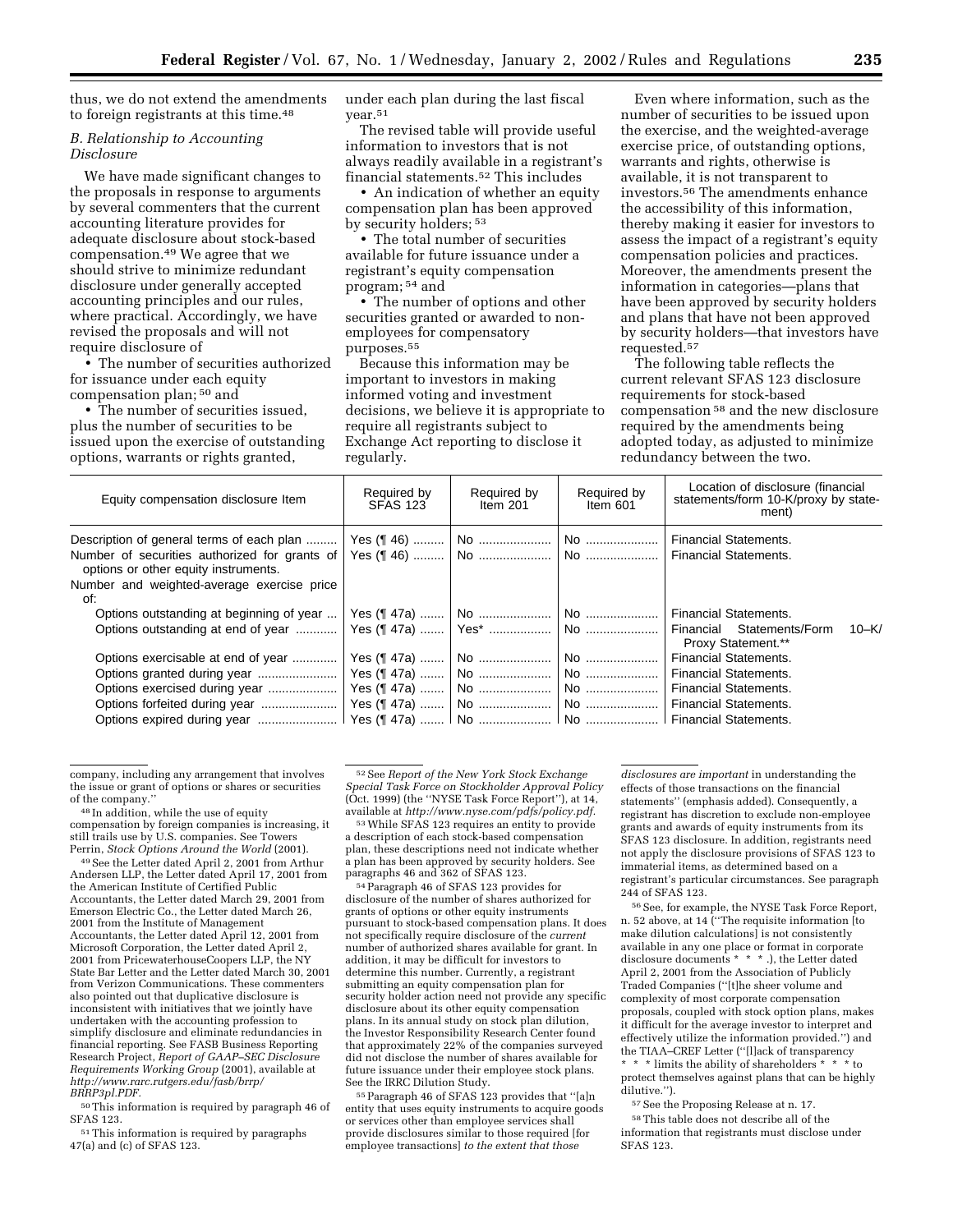| Equity compensation disclosure Item                                                                     | Required by<br><b>SFAS 123</b> | Required by<br>Item $201$ | Required by<br>Item 601 | Location of disclosure (financial<br>statements/form 10-K/proxy by state-<br>ment) |
|---------------------------------------------------------------------------------------------------------|--------------------------------|---------------------------|-------------------------|------------------------------------------------------------------------------------|
| standing awards.                                                                                        |                                |                           |                         |                                                                                    |
| tions.                                                                                                  |                                |                           |                         |                                                                                    |
| options and similar instruments.                                                                        |                                |                           |                         | 10–K<br><b>Proxy Statement.**</b>                                                  |
| outstanding options.                                                                                    |                                |                           |                         |                                                                                    |
| ture issuance.                                                                                          |                                |                           |                         |                                                                                    |
| has not been approved by security holders.                                                              |                                |                           |                         |                                                                                    |
| executive officers and directors participate<br>and any other compensatory plan unless im-<br>material. |                                |                           |                         |                                                                                    |

\*Disclosed by category: plans approved by security holders and plans not approved by security holders.

\*\*May be incorporated by reference into the annual report on Form 10-K by including in proxy statement.

#### *C. Location of Disclosure*

As proposed, registrants were to include the table in the proxy statement whenever they submitted a compensation plan for security holder action and in the annual report on Form 10–K in all other years. In the Proposing Release, we sought comment as to whether the proposed location of the disclosure was appropriate. Most commenters suggested that, for consistency and to avoid confusion, we should require disclosure in the same document each year.59 Citing the relevance of the information when electing directors, several commenters

suggested that we require disclosure in the proxy statement in all instances, even if a registrant were not submitting a compensation plan for security holder action.60 Other commenters, on the other hand, recommended that we require the disclosure only in the annual report on Form 10–K.61

Although the idea of requiring the disclosure in a single location is appealing, we have elected not to do so for several reasons. If we adopted a requirement that the table appear only in proxy statements, a significant number of companies whose reporting obligations arise solely under Section 15(d) of the Exchange Act  $62$  would not be subject to the requirement. These companies are not required to prepare and file proxy statements. Further, we are not persuaded that, as a general rule, the proposed disclosure is material to voting decisions by security holders other than those relating to compensation plans.63

 $^{63}\rm{Some}\;components$  argued that even where a registrant is not submitting a compensation plan for security holder action, the new disclosure contains relevant information with respect to the backgrounds and compensation of directors and executive officers that should be available for evaluation in connection with the election of directors. In general, we find the relevance of the new disclosure to be somewhat attenuated from decisions regarding the election of directors. Moreover, there would be little connection when a nominee has not served previously as a director of the registrant. Finally, the relevance of the new disclosure to decisions concerning the remuneration of directors and officers also is questionable because the table requires general information that does not specifically identify director and executive officer awards.

We also do not believe that the table should be located exclusively in the annual report on Form 10–K. Although the annual report on Form 10–K is filed with us, a registrant is not required to deliver it to security holders.64 Thus, security holders must take some affirmative action to obtain the information.65 In addition, limiting the table to the annual report on Form 10– K would misplace the disclosure in those cases when the information would be useful to investors in assessing the merits of a compensation plan submitted for security holder action.<sup>66</sup>

66Another possible location for the table is the annual report to security holders required by Exchange Act Rule 14a–3(b). This alternative has several drawbacks, however. First, because it is not considered a ''filed'' document, the annual report is not subject to the express civil liability provisions of Section 18 of the Exchange Act [15 U.S.C. § 78r]. See Exchange Act Rule 14a–3(c) [17 CFR 240.14a– 3(c)]. Second, as with proxy statements, the disclosure would not apply to registrants subject to reporting solely under Section 15(d) of the Exchange Act. Finally, because principally financial information is required to be included in the annual report, non-financial disclosure such as the table would appear out of place.

<sup>59</sup> In the Proposing Release, we also sought comment as to whether the table should be required in registration statements filed under the Securities Act of 1933 [15 U.S.C. §§ 77a *et seq.*]. While no commenter favored a blanket requirement for all registration statements, two commenters suggested that registrants include the table in registration statements filed in connection with initial public offerings. See the NYC Bar Letter and the NY State Bar Letter. Two commenters expressly opposed a registration statement disclosure requirement. See the ABA Letter and the Letter dated June 11, 2001 from the New York Stock Exchange (the ''NYSE Letter''). Generally, registrants already include information about the possible effects of future sales of securities, including outstanding options, in registration statements for initial public offerings to the extent that this information is material. Item 506 of Regulation S–K [17 CFR 229.506] requires specific information in a registration statement filed in connection with an initial public offering about dilution, as well as with respect to common equity securities that have been acquired by officers and directors. In addition, Item 201(a)(2) of Regulation S–K [17 CFR 229.201(a)(2)] requires disclosure of the amount of common equity that is subject to outstanding options or warrants. Further information is available pursuant to the disclosure required by Item 402 of Regulation S–K. Accordingly, except where the table is part of an annual report on Form 10–K or 10–KSB that is incorporated by reference into a prospectus, we are not extending the disclosure requirements to registration statements at this time. See Instruction 10 to new Item 201(d) of Regulation S–B and Instruction 10 to new Item 201(d) of Regulation S– K.

<sup>60</sup>See, for example, the ABA Letter, the CII Letter and the SWIB Letter.

 $\rm ^{61}See,$  for example, the Letter dated March 29, 2001 from Ernst &Young LLP, the Second Lucent Letter and the NYC Bar Letter.

<sup>62</sup> 15 U.S.C. § 78o(d).

<sup>64</sup>Registrants are required, however, to provide security holders with an annual report to security holders pursuant to Exchange Act Rule 14a–3(b) [17 CFR 240.14a–3(b)] when soliciting proxies in connection with an annual meeting of security holders at which directors are to be elected. Typically, this annual report to security holders includes the financial statements of the registrant, including the required SFAS 123 disclosure. In some instances, registrants use their annual report on Form 10–K to satisfy this delivery requirement. See Exchange Act Rule 14a–3(d) [17 CFR 240.14a– 3(d)].

<sup>65</sup>Under Exchange Act Rule 14a–3(b)(10) [17 CFR 240.14a–3(b)(10)], a registrant must include in its proxy statement or annual report an undertaking to provide without charge to each security holder solicited, upon written request, a copy of the registrant's annual report on Form 10–K. Once filed, the annual report on Form 10–K also is available via our Electronic Data Gathering, Analysis and Retrieval, or EDGAR, system.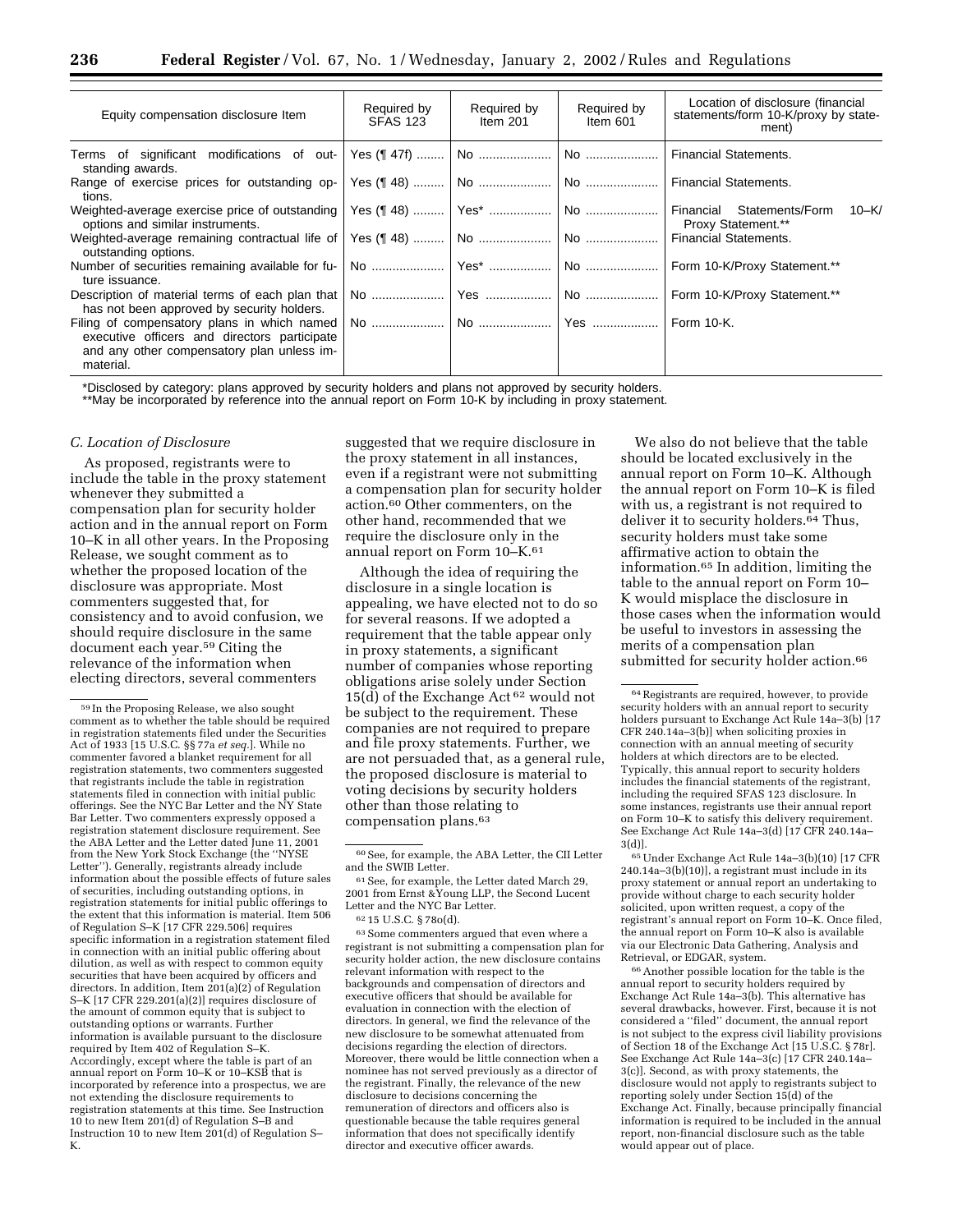We have concluded that the best way to promote consistency, clarity and relevant placement of the new information is to require that the table be included each year in a registrant's annual report on Form 10–K 67 and, additionally, in the proxy statement when the registrant is submitting a compensation plan for security holder action.68 In situations where a registrant is required to include the information in both filings, it may satisfy its Form 10– K disclosure obligation by incorporating the required information by reference from its definitive proxy statement, if that statement involves the election of directors and is filed not later than 120 days after the end of the fiscal year covered by the Form 10–K.69

## *D. Filing Copies of Non-Security Holder-Approved Plans*

In the Proposing Release, we sought comment as to whether, in lieu of, or in addition to, the narrative disclosure required for an equity compensation plan that has been adopted without the approval of security holders, a registrant should be required to file a copy of the plan as an exhibit to the registrant's annual report on Form 10–K for the fiscal year in which the plan was adopted.70 Several commenters favored a filing requirement in addition to requiring registrants to provide narrative disclosure of the ''material features'' of non-security holder-approved equity compensation plans.71

Item 601(b)(10) of Regulation S–K $72$ requires registrants to file material contracts as exhibits to many of their documents filed under the Securities Act of 1933 (the ''Securities Act'') and the Exchange Act. Of particular relevance is the provision in Item 601(b)(10)(iii) stating that ''any management contract or other compensatory plan, contract or arrangement, including but not limited to plans relating to options, warrants or rights, pension, retirement or deferred compensation or bonus, incentive or

71See, for example, the CII Letter, the SWIB Letter and the TIAA–CREF Letter. Other commenters suggested that we require registrants to file copies of all equity compensation plans (whether or not approved by security holders). See the ABA Letter and the NYSE Letter.

72 17 CFR 229.601(b)(10).

profit sharing \* \* \* in which any director or any of the named executive officers of the registrant \* \* \* participates shall be deemed material and shall be filed.'' 73 Item 601(b)(10)(iii) also states that ''any other management contract or any other compensatory plan, contract, or arrangement in which any other executive officer of the registrant participates shall be filed unless immaterial in amount or significance.'' 74 Some commenters expressed concern that non-security holder-approved plans, many of which exclude executive officers and directors, often do not fall within these provisions.75

We believe this concern has merit. Accordingly, we have amended Item 601(b)(10) to require registrants to file any equity compensation plan adopted without the approval of security holders in which any employee (whether or not an executive officer or director of the registrant) participates, unless immaterial in amount or significance.76 Compliance with this requirement should ensure that significant nonsecurity holder-approved plans are available to investors.77 Coupled with the required narrative description of non-security holder-approved plans, investors should have access to complete information about a registrant's principal equity compensation plans.

## **III. Paperwork Reduction Act Analysis**

The amendments contain ''collection of information'' requirements within the

 $^{\mathrm{75}}$  See, for example, the CII Letter and the Letter dated March 29, 2001 from the Office of the State Comptroller of the State of New York.

 $76$  See new Item  $601(b)(10)(iii)(B)$  of Regulation S-B [17 CFR 228.601(b)(10)(iii)(B)] and new Item 601(b)(10)(iii)(B) of Regulation S–K [17 CFR  $229.601(b)(10)(iii)(B)$ . This is consistent with our action in 1981 amending then-Item 7 of Regulation S–K to reformulate the definition of ''material contracts'' as applied to remunerative plans, contracts or arrangements. See Release No. 33–6287 (Feb. 6, 1981) [46 FR 11952]. Previously, we had indicated that remuneration plans in which directors or executive officers of the registrant did not participate generally did not need to be filed as exhibits. See Release No. 33–6230, Section II.A.2.b.i. (Aug. 27, 1980) [45 FR 58822].

77With respect to an existing non-security holderapproved equity compensation plan subject to new Item  $601(b)(10)(iii)(B)$  of Regulation S-B or new Item 601(b)(10)(iii)(B) of Regulation S–K that is in effect as of the effective date of these amendments and that has not been filed previously, a copy of the plan must be filed as an exhibit to the annual report on Form 10–K or 10–KSB filed by the registrant for its first fiscal year ending on or after March 15, 2002.

meaning of the Paperwork Reduction Act of 1995, 78 or PRA. We published a notice requesting comment on the collection of information requirements in the Proposing Release, and submitted these requirements to the Office of Management and Budget, or OMB, for review.79 Subsequently, OMB approved the proposed information collection requirements.

As discussed in Section I above, we received several comment letters on the proposals. We have made a number of changes to the proposals in response to these comments. Accordingly, we are revising our previous burden estimates. We are submitting the revised estimates to the OMB for approval.<sup>80</sup> An agency may not conduct or sponsor, and a person is not required to respond to, an information collection unless it displays a currently valid OMB control number.

#### *A. Summary of Amendments*

The amendments require tabular disclosure of the number of securities to be issued upon the exercise, and the weighted-average exercise price, of all outstanding options, warrants and rights under a registrant's equity compensation plans, as well as the number of securities remaining available for future issuance under these plans and certain related information. Disclosure is to be made in two categories: plans that have been approved by security holders and plans that have not been approved by security holders. Registrants must include the table in their annual reports on Form 10–K or 10–KSB, and, additionally, in their proxy or information statements in years when they are submitting a compensation plan for security holder action. Registrants also must file copies of their non-security holder-approved plans with us, unless immaterial in amount or significance. Preparing and filing an annual report on Form 10–K or 10–KSB is a collection of information. Similarly, preparing, filing and disseminating a proxy or information statement is a collection of information.81 The collection of

80The titles for the collections of information affected by the amendments are (1) ''Regulation 14A (Commission Rules 14a–1 through 14b–2 and Schedule 14A),'' (2) ''Regulation 14C (Commission Rules 14c–1 through 14c–7 and Schedule 14C),'' (3) ''Form 10–K,'' (4) ''Form 10–KSB,'' (5) ''Regulation S–B'' and (6) ''Regulation S–K.''

81The likely respondents subject to the collections of information include entities whose reporting obligations arise under the Exchange Act. The reporting requirements of Section 13 of the Exchange Act [15 U.S.C. § 78m], as well as the proxy disclosure requirements of Section 14 of the Continued

<sup>67</sup>See revised Item 12 of Part III of Form 10–K and revised Item 11 of Part III of Form 10–KSB.

<sup>68</sup>See new Item 10(c) of Schedule 14A. Proxy or information statement disclosure is triggered by the submission of any compensation plan for security holder action, including cash-only plans.

<sup>69</sup>Similar incorporation by reference is permitted with respect to the other disclosure items required by Part III of Form 10–K and 10–KSB. See General Instruction E(3) to Form 10–KSB and General Instruction G(3) to Form 10–K.

<sup>70</sup>See Section II.A.4 above.

<sup>73</sup> 17 CFR 229.601(b)(10)(iii)(A).

Nondiscriminatory, broad-based compensatory plans, contracts or arrangements are exempt from this requirement. See Item 601(b)(10)(iii)(B)(*4*) [17 CFR 229.601(b)(10)(iii)(B)(*4*)]. 74 *Id.*

<sup>78</sup> 44 U.S.C. § 3501 *et seq.*

<sup>79</sup>Publication and submission were in accordance with 44 U.S.C. § 3507(d) and 5 CFR 1320.11.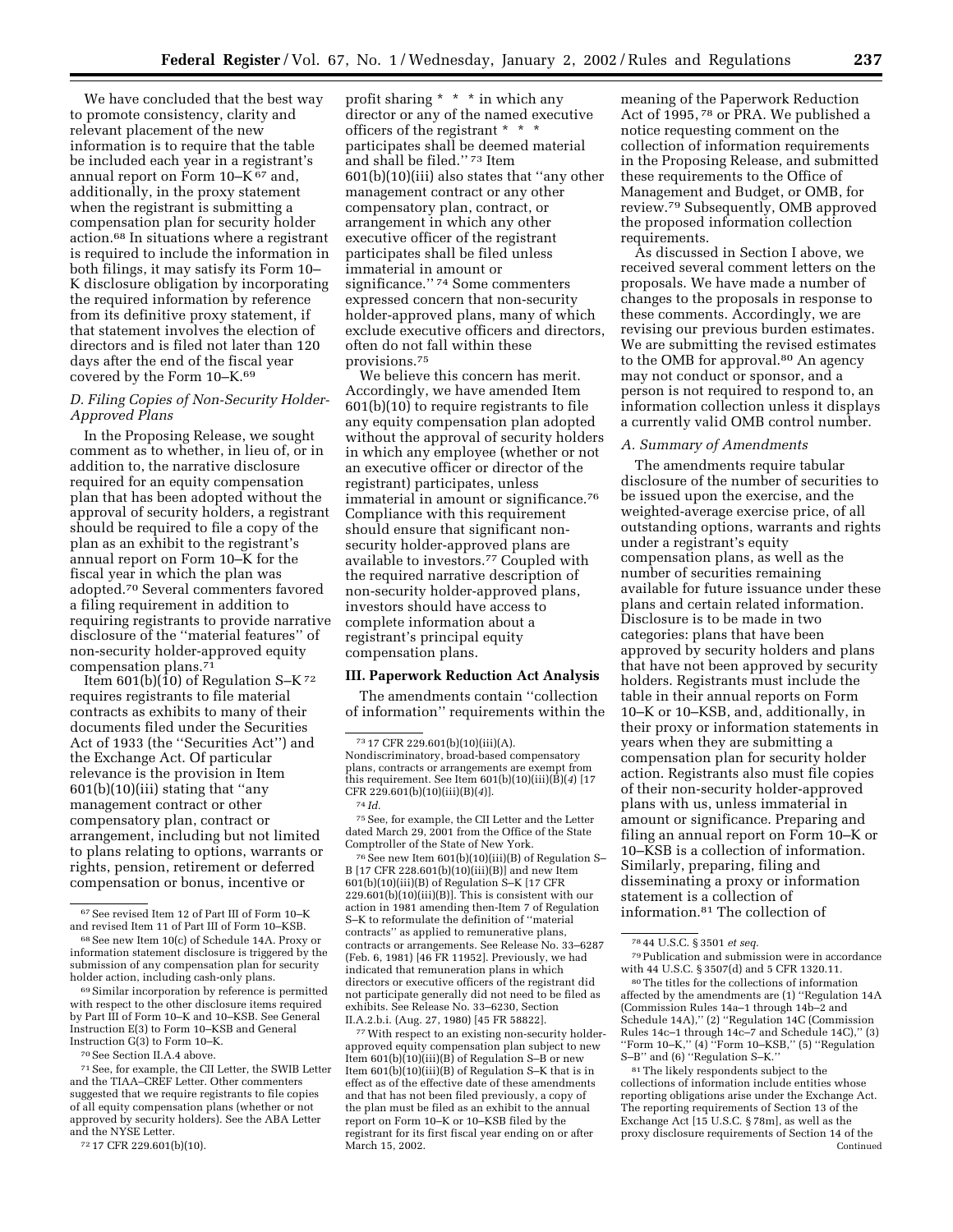information is mandatory for all registrants and there is no mandatory retention period for the information collected. The collection of information will not be kept confidential.

## *B. Summary of Comment Letters and Revisions to Proposals*

We requested comment on the PRA analysis contained in the Proposing Release. We received six comment letters specifically addressing the estimated paperwork burden associated with the collections of information.<sup>82</sup> These commenters indicated that the amount of time required to comply with the proposals would be significant for many registrants and substantially greater than our estimates. One commenter estimated that, if adopted, the proposals would add at least four pages to its disclosure documents and, where the disclosure appeared in the proxy statement, would result in additional printing costs of \$100,000 and additional mailing costs of \$200,000 for the extra pages.<sup>83</sup> Another commenter suggested that we offset any increased costs to registrants by eliminating current requirements that do not result in the disclosure of useful information.84 A third commenter suggested that we consider providing a model form of disclosure for small businesses to reduce their compliance burden.85

In response to these comments, we have made a number of changes to the proposals, including eliminating two of the proposed tabular columns and permitting aggregated disclosure. We also are permitting registrants with nonsecurity holder-approved plans to describe the material terms of these plans by cross-referencing to their SFAS 123 disclosure. These changes will streamline compliance and, correspondingly, reduce the burden on registrants. While the amendments

82See the Letter dated April 17, 2001 from the American Institute of Certified Public Accountants (the ''AICPA Letter''), the Letter dated April 2, 2001 from the Association of Publicly-Traded Companies (the ''APTC Letter''), the Letter dated April 2, 2001 from Lucent Technologies Inc. (the ''First Lucent Letter''), the Letter dated May 22, 2001 from the New York State Bar Association, the Letter dated August 17, 2001 from Leonard S. Stein (the ''Stein Letter'') and the Letter dated August 26, 2001 from Hendrick Vater.

83See the Letter dated April 9, 2001 from Lucent Technologies Inc.

require the filing of non-security holderapproved equity compensation plans unless immaterial in amount or significance, this should not increase the burden for registrants significantly as these documents are readily available and will be filed electronically.

## *C. Revisions to Reporting and Cost Burden Estimates*

As a result of the changes described above and a change in one of our underlying assumptions,86 the reporting and cost burden estimates for the collections of information have changed. Accordingly, we have revised the estimated information collection requirements that were originally submitted to the OMB. With respect to Forms 10–K and 10–KSB, we have increased our estimate by 1,174 hours in the case of Form 10–K and increased our estimate by 707 hours in the case of Form 10–KSB. With respect to Schedules 14A and 14C, we have decreased our estimate by 13,139 hours in the case of Schedule 14A and decreased our estimate by 139 hours in the case of Schedule 14C.

Our estimates are based on several assumptions. First, we estimate that approximately 60%87 of the registrants that file an annual report on either Form

87This estimate is made after a review of available survey data, which varies widely. For example, in its most recent study of the ''S&P Super 1,500'' (the combination of the S&P 500, the S&P MidCap 400 and the S&P SmallCap 600), the Investor Responsibility Research Center determined that, of the 1,157 companies examined, 1,142 (98.7%) awarded equity to some portion of their employees. See Investor Responsibility Research Center, *Potential Dilution—2000, The Potential Dilution from Stock Plans at the S&P Super 1,500 Companies* (2000). In contrast, a Pilot Survey conducted by the Bureau of Labor Statistics in 1999 determined that 22% of publicly-held companies offered stock options to their employees. This survey sampled 2,100 ''establishments,'' of which approximately 1 in 10 were publicly-held companies. See Bureau of Labor Statistics, *Pilot Survey on the Incidence of Stock Options in Private Industry in 1999*, (Oct. 11, 2000), available at *http:/ /www.bls.gov/ncs/ocs/sp/ncnr0001.txt*. Further, in the Proposing Release we sought comment as to whether our estimates of the burden of the proposed collections of information were accurate. We received no comment letters responding to that request. Because of variations in the available data, we also have estimated the reporting and cost burdens for the proposed collections of information assuming that 98% of the registrants that file annual reports on Form 10–K or 10–KSB maintain an equity compensation plan and are subject to the required disclosure. See nn. 108 and 110 below.

10–K or 10–KSB maintain equity compensation plans and will be required to provide the new disclosure table.88 We also estimate that approximately 20%89 of these registrants maintain non-security holder-approved equity compensation plans and, thus will be required to describe the material features of these plans and file copies with us unless immaterial in amount or significance.<sup>90</sup> We further estimate that, in any year, 30%91 of the registrants with equity compensation plans will either adopt a new plan or amend an existing plan to increase the number of securities authorized for issuance under the plan, thereby triggering proxy or information statement disclosure.92 In this situation,

89 In the Proposing Release, we estimated that this figure was 25%. The available survey data does not appear to be representative of the general registrant population. See William M. Mercer, Inc., *Equity Compensation Survey* (2001) (48% of survey respondents (83 participants) maintained nonsecurity holder-approved stock option plans for employees below management level; 60% of such plans most prevalent in large companies (more than 5,000 employees)); iQuantic, Inc., *Trends in Equity Compensation 1996–2000* (2000) (27.3% of survey respondents in 1999 (161 participants) maintained non-security holder-approved stock option plans, compared to 3.2% before 1996). After discussions with several compensation professionals, we reduced our estimate to 20%.

90We estimate that of the Form 10–K Filers, 1,246  $(6,229 \times 20\%)$  maintain a non-security holderapproved equity compensation plan (''Form 10–K Filers with Non-Approved Plans'') and 4,983 (6,229 × 80%) do not (''Form 10–K Filers with Only Approved Plans''). We estimate that of the Form 10–KSB Filers, 437 (2,185  $\times$  20%) maintain a nonsecurity holder-approved equity compensation plan (''Form 10–KSB Filers with Non-Approved Plans'') and 1,748 (2,185 × 80%) do not (''Form 10–KSB Filers with Only Approved Plans'').

91This estimate is based on a review of available survey data. In its most recent study, the Investor Responsibility Research Center determined that, of 1,157 companies studied in calendar year 2000, 337 (29%) presented proposals for new or amended equity compensation plans to security holders. See Investor Responsibility Research Center, *Potential Dilution—2000, The Potential Dilution from Stock Plans at the S&P Super 1,500 Companies* (2000). In its most recent study, Pearl Meyers & Partners found that new plan authorizations among the top 200 companies were submitted by 58 companies in 2000 (29%). See Pearl Meyers & Partners, Inc., *2000 Equity Stake, Study of Management Equity Participation in the Top 200 Corporations (2000)*.

92We estimate that of the Form 10–K Filers with Only Approved Plans,  $1,495$  (4,983  $\times$  30%) submit a new or amended equity compensation plan for security holder approval annually (''Form 10–K Filers with Only Approved Plans Subject to Section 14'') and of the Form 10–K Filers with Non-Approved Plans, 374 (1,246  $\times$  30%) submit a new or amended equity compensation plan for security holder approval annually (''Form 10–K Filers with Non-Approved Plans Subject to Section 14''). Similarly, we estimate that of the Form 10–KSB

Exchange Act, apply to entities that have securities registered under Section 12 of the Exchange Act [15 U.S.C. § 78l]. The reporting requirements of Section 15(d) of the Exchange Act apply to entities with effective registration statements under the Securities Act that are not otherwise subject to the registration requirements of Section 12 of the Exchange Act.

<sup>84</sup>See the APTC Letter. 85 See the Stein Letter.

<sup>86</sup>We have changed our assumption about the number of registrants with equity compensation plans that, in any year, either adopt a new plan or amend an existing plan to increase the number of securities authorized for issuance under the plan. In the Proposing Release, we estimated that 50% of the registrants with equity compensation plans would either adopt a new plan or amend an existing plan each year. Based on the available survey data, we have revised this assumption to 30%. See n. 91 below.

<sup>88</sup>Based on the actual number of registrants filing annual reports on Form 10–K and 10–KSB, we estimate that 6,229 registrants that file on Form 10– K (10,381  $\times$  60%) maintain equity compensation plans (''Form 10–K Filers'') and 2,185 registrants that file on Form 10–KSB (3,641 × 60%) maintain equity compensation plans (''Form 10–KSB Filers'').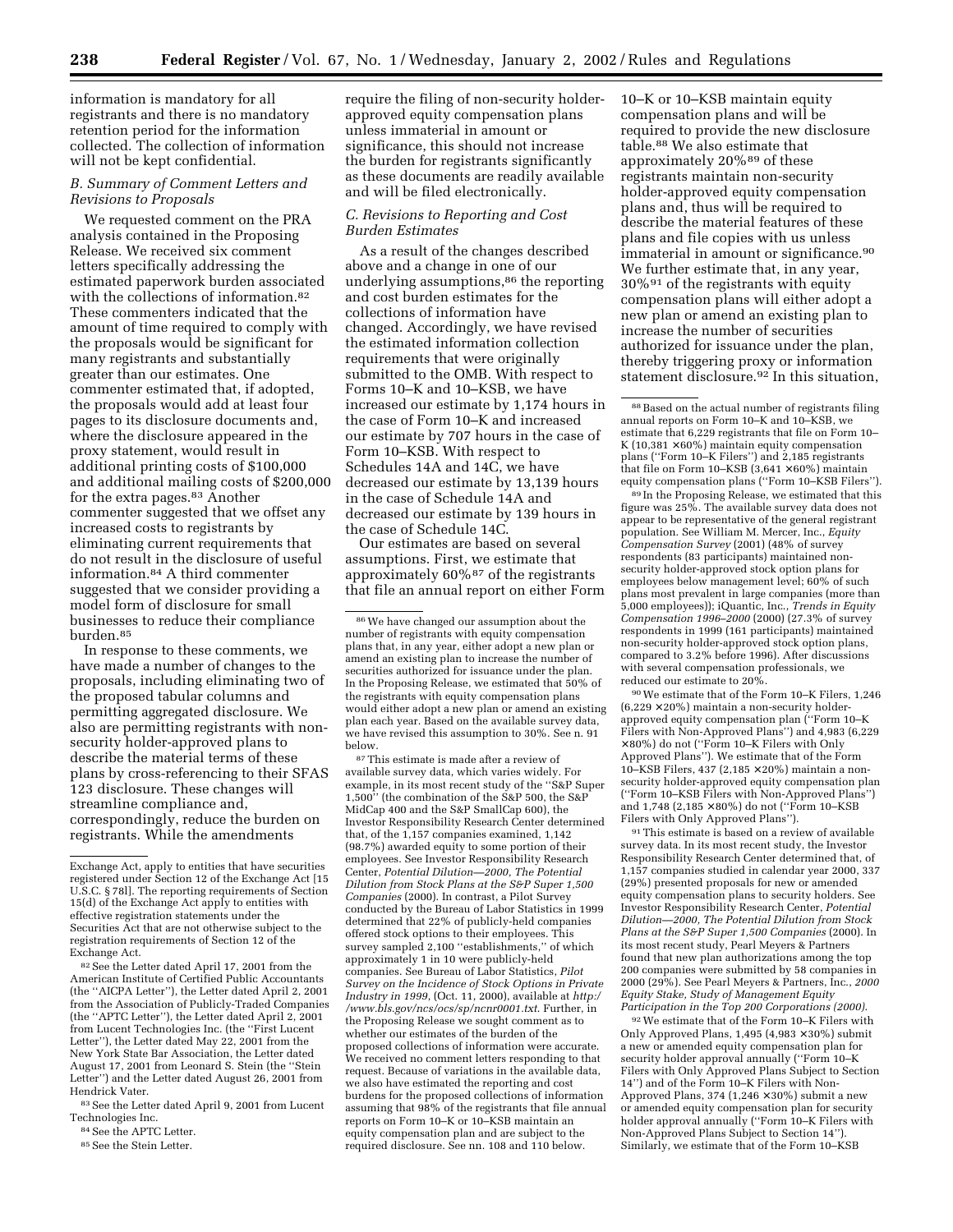we have assumed that a registrant will include the required disclosure in its proxy or information statement and incorporate that disclosure by reference into its annual report on Form 10–K or 10–KSB. We estimate that approximately 28%93 of the registrants filing annual reports on Form 10–K or 10–KSB are subject to Section 13 of the Exchange Act by virtue of Section 15(d)

of the Exchange Act and, thus, do not file proxy or information statements.<sup>94</sup> and that approximately 98%95 of the registrants file proxy, rather than information, statements in connection with their annual meeting of security holders at which directors are to be elected.96 Finally, we estimate that preparation of the required tabular disclosure will take two burden hours

#### TABLE—BURDEN HOUR ESTIMATES

and, where required, preparation of the description of the material features of a non-security holder-approved equity compensation plan will take two burden hours.97

Our revised estimate of the total burden hours of the required collections of information is set forth in the following table.

|                          | Filings/year                    |                                                                |                                                                                  | Estimated burden hours/filing |                                         |                                                        | Estimated burden hours/<br>year            |                                            |
|--------------------------|---------------------------------|----------------------------------------------------------------|----------------------------------------------------------------------------------|-------------------------------|-----------------------------------------|--------------------------------------------------------|--------------------------------------------|--------------------------------------------|
| Form                     | Estimated<br>filings/year       | Estimated<br>filings sub-<br>ject to tab-<br>ular<br>disclosre | Estimated<br>filings sub-<br>ject to tab-<br>ular and<br>narrative<br>disclosrue | Before<br>amendments          | Adjusted for<br>tabular dis-<br>closure | Adjusted for<br>tabular and<br>narrative<br>disclosure | <b>Before</b><br>amend-<br>ments           | After<br>amend-<br>ments                   |
|                          | (A)                             | (B)                                                            | (C)                                                                              | (D)                           | $(E)^{98}$                              | $(F)^{99}$                                             | $(G) =$<br>(A) x (D)                       | (H) =<br>(B) x (E) +<br>(C) x (F)          |
| 10-KSB<br>14A<br>14C<br> | 10,381<br>3,641<br>9,892<br>253 | 100 3,907<br>1021.371<br>104 1.423<br>106 30                   | 101 977<br>103 343<br>105 356<br>1077                                            | 430<br>294<br>18.2<br>18.1    | 430.4<br>294.4<br>18.3<br>18.2          | 430.6<br>294.6<br>18.4<br>18.3                         | 4,463,830<br>1,070,454<br>179.966<br>4,582 | 4,469,691<br>1,072,511<br>182,101<br>4,626 |
| Total                    |                                 |                                                                | .                                                                                |                               |                                         |                                                        | 5,718,832                                  | 5,728,929                                  |

93This estimate is based on a comparison of the actual number of registrants filing annual reports on Form 10–K or 10–KSB during the 2000 fiscal year  $(10,381 + 3,641 = 14,022)$  with the actual number of registrants filing proxy or information statements during the 2000 fiscal year  $(9,892 + 253 = 10,145)$ , or 10,145/14,022.

95This estimate is based on a comparison of the actual number of registrants filing proxy statements during the 2000 fiscal year (9,982) with the actual number of registrants filing information statements during the same period (253), or 9,982/10,145.

96Thus, we estimate that of the 1,076 Form 10– K Filers with Only Approved Plans Subject to Section 14, 1,054 (1,076 × 98%) will file proxy

statements and 22 will file information statements, of the 269 Form 10 × K Filers with Non-Approved Plans Subject to Section 14, 264 (269  $\times$  98%) will file proxy statements and five will file information statements, of the 377 Form 10–KSB Filers with Only Approved Plans Subject to Section 14, 369  $(377 \times 98\%)$  will file proxy statements and eight will file information statements and of the 94 Form 10–KSB Filers with Non-Approved Plans Subject to Section 14, 92 (94  $\times$  98%) will file proxy statements and two will file information statements.

<sup>97</sup> Even though we have streamlined compliance in order to reduce the burden on registrants, we have not reduced the number of estimated burden hours to prepare the required disclosure. This decision is in response to comments that our initial burden hour estimate was too low. See the AICPA Letter and the First Lucent Letter.

Filers with Only Approved Plans, 524 (1,748 × 30%) submit a new or amended equity compensation plan for security holder approval annually (''Form 10–KSB Filers with Only Approved Plans Subject to Section 14'') and of the Form 10–KSB Filers with Non-Approved Plans, 131  $(437 \times 30\%)$  submit a new or amended equity compensation plan for security holder approval annually (''Form 10–KSB Filers with Non-Approved Plans Subject to Section 14'').

<sup>94</sup>Thus, we have subtracted 419 registrants (1,495  $\times$  28%) from the group of Form 10–K Filers with Only Approved Plans Subject to Section 14, 105 registrants (374  $\times$  28%) from the group of Form 10– K Filers with Non-Approved Plans Subject to Section 14, 147 registrants ( $524 \times 28\%$ ) from the group of Form 10–KSB Filers with Only Approved Plans Subject to Section 14 and 37 registrants (131 × 28%) from the group of Form 10–KSB Filers with Non-Approved Plans Subject to Section 14.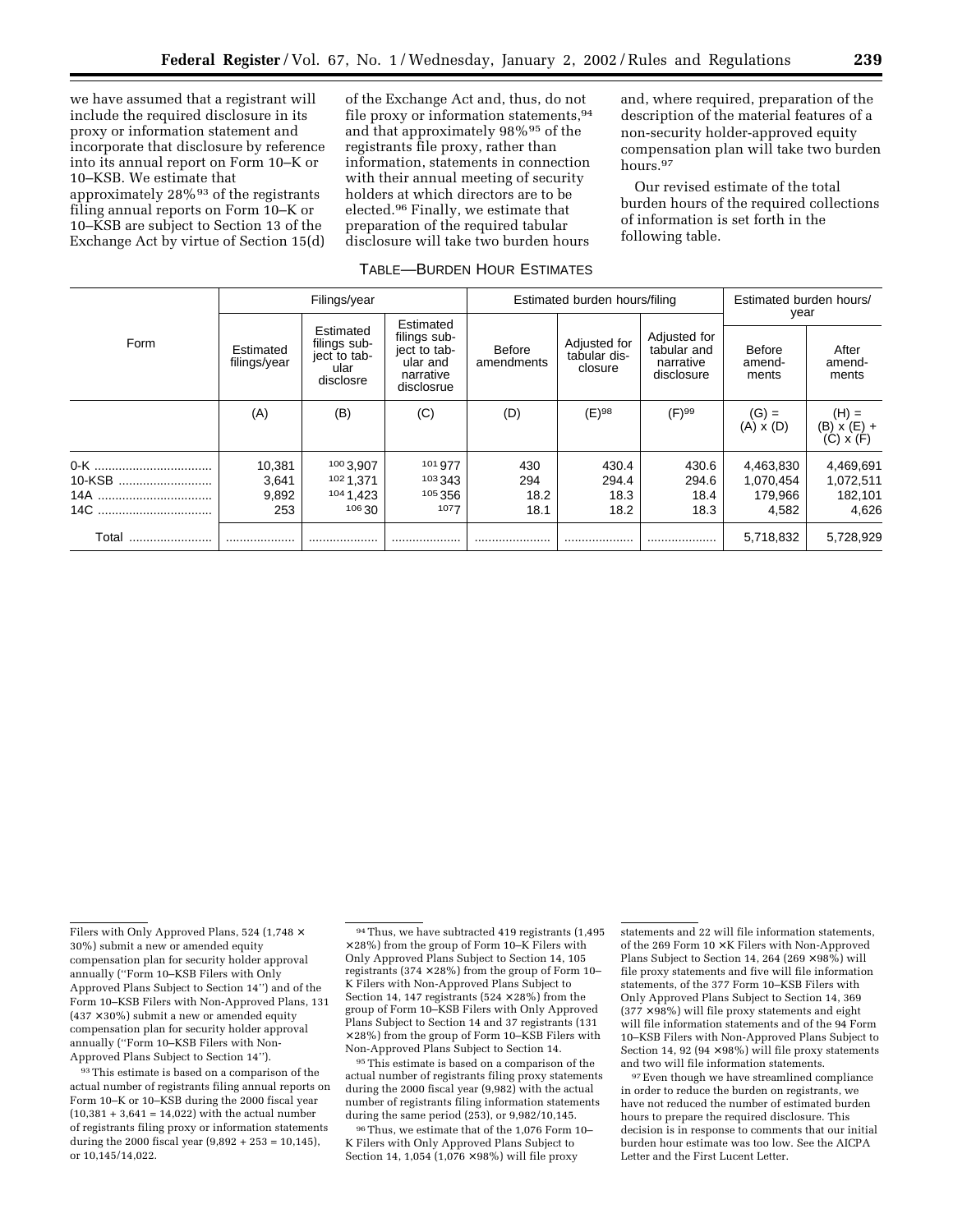In addition to the internal hours they will expend,<sup>108</sup> we expect that registrants will retain outside counsel to assist in the preparation of the required disclosures.109 The total dollar cost of complying with Form 10–K and Form 10–KSB, revised to include outside counsel costs expected from the amendments, is estimated to be \$2,345,268,300 for Form 10–K, an increase of \$1,758,300 from the current annual burden of \$2,343,510,000, and \$562,605,100 for Form 10–KSB, an increase of \$617,100 from the current annual burden of \$561,988,000. The total dollar cost of complying with Regulations 14A and 14C, revised to include outside counsel costs expected from the amendments, are estimated to be \$93,254,500 for Regulation 14A, an increase of \$640,500 from the current annual burden of \$92,614,000, and \$2,382,200 for Regulation 14C, an increase of \$13,200 from the current annual burden of \$2,369,000.110

#### *D. Request for Comment*

We request comment in order to (a) evaluate whether the collections of information are necessary for the proper performance of our functions, including whether the information will have practical utility, (b) evaluate the accuracy of our estimate of the burden of the collections of information, (c) determine whether there are ways to enhance the quality, utility and clarity of the information to be collected and (d) evaluate whether there are ways to minimize the burden of the collections of information on those who respond, including through the use of automated

100We arrived at this estimate by taking the number of Form 10–K Filers (see n. 88 above) and subtracting (a) the number of Form 10–K Filers with Non-Approved Plans (see n. 90 above) and (b) the number of Form 10–K Filers with Only Approved Plans Subject to Section 14 (see nn. 92 and 94 above), or  $(6,229 - 1,246 - 1,076)$ .

collection techniques or other forms of information technology.111

Any member of the public may direct to us any comments concerning the accuracy of this burden estimate and any suggestions for reducing this burden. Persons who desire to submit comments on the collection of information requirements should direct their comments to the OMB, Attention: Desk Officer for the Securities and Exchange Commission, Office of Information and Regulatory Affairs, Washington, DC 20503, and send a copy of the comments to Jonathan G. Katz, Secretary, Securities and Exchange Commission, 450 Fifth Street NW., Washington, DC 20549, with reference to File No. S7–04–01. Requests for materials submitted to the OMB by us with regard to this collection of information should be in writing, refer to File No. S7–04–01 and be submitted to the Securities and Exchange Commission, Records Management, Office of Filings and Information Services, 450 Fifth Street NW., Washington, DC 20549. Because the OMB is required to make a decision concerning the collections of information between 30 and 60 days after publication, your comments are best assured of having their full effect if the OMB receives them within 30 days of publication.

## **IV. Costs and Benefits of Final Rules**

#### *A. Background*

The use of equity compensation, particularly stock options, has grown significantly during the last decade.<sup>112</sup> Consequently, existing security holders may face higher levels of dilution of their ownership interests as some companies issue more shares of their stock to employees.113 Since the

102We arrived at this estimate by taking the number of Form 10–KSB Filers (see n. 88 above) and subtracting (a) the number of Form 10–KSB Filers with Non-Approved Plans (see n. 90 above) and (b) the number of Form 10–KSB Filers with Only Approved Plans Subject to Section 14 (see nn. 92 and 94 above), or  $(2,185 - 437 - 377)$ .

103We arrived at this estimate by taking the number of Form 10–KSB Filers with Non-Approved

distribution of equity may result in a significant reallocation of ownership in an enterprise between existing security holders and management and employees, investors have a strong interest in understanding a registrant's equity compensation program.114

Until recently, security holder approval was required for most equity compensation plans. However, as approval requirements have been  $relaxed<sup>115</sup>$  and as opposition to these plans has grown,116 an increasing number of registrants have adopted stock option plans without the approval of security holders,117 thus potentially obscuring investors' ability to assess the dilutive effect of a registrant's equity compensation program. Our current rules do not require that a registrant disclose specific information about its non-security holder-approved equity compensation plans.118 Nor do current

105We arrived at this estimate by taking the number of Form 10–K Filers with Non-Approved Plans Subject to Section 14 that will file proxy statements and adding the number of Form 10–KSB Filers with Non-Approved Plans Subject to Section 14 that will file proxy statements (see n. 96 above), or (264 + 92).

106We arrived at this estimate by taking the number of Form 10–K Filers with Only Approved Plans Subject to Section 14 that will file information statements and adding the number of Form 10–KSB Filers with Only Approved Plans Subject to Section 14 that will file information statements (see n. 96 above), or  $(22 + 8)$ .

107We arrived at this estimate by taking the number of Form 10–K Filers with Non-Approved Plans Subject to Section 14 that will file information statements and adding the number of Form 10–KSB Filers with Non-Approved Plans Subject to Section 14 that will file information statements (see n. 96 above), or (5 + 2).

108Assuming that 98% of the registrants that file annual reports on Form 10–K or 10–KSB maintain an equity compensation plan and are subject to the required disclosure, the estimated burden hours per year resulting from the amendments would be 16,511 hours, increasing this estimate to 5,735,343 hours.

<sup>98</sup>We estimate that registrants will prepare 50% of the required disclosure and outside counsel will prepare the remaining 50%. Accordingly, this estimate reflects the addition of one burden hour to prepare the required tabular disclosure. See n. 97 above and the accompanying text.

<sup>99</sup>We estimate that registrants will prepare 50% of the required disclosure and outside counsel will prepare the remaining 50%. Accordingly, this estimate reflects the addition of two burden hours to prepare the required tabular and narrative disclosure. See n. 97 above and the accompanying text.

<sup>101</sup>We arrived at this estimate by taking the number of Form 10–K Filers with Non-Approved Plans (see n. 90 above) and subtracting the number of Form 10–K Filers with Non-Approved Plans Subject to Section 14 (see nn. 92 and 94 above), or  $(1,246 - 269).$ 

Plans (see n. 90 above) and subtracting the number of Form 10–KSB Filers with Non-Approved Plans Subject to Section 14 (see nn. 92 and 94 above), or  $(437 - 94)$ .

<sup>104</sup>We arrived at this estimate by taking the number of Form 10–K Filers with Only Approved Plans Subject to Section 14 that will file proxy statements and adding the number of Form 10–KSB Filers with Only Approved Plans Subject to Section 14 that will file proxy statements (see n. 96 above), or (1,054 + 369).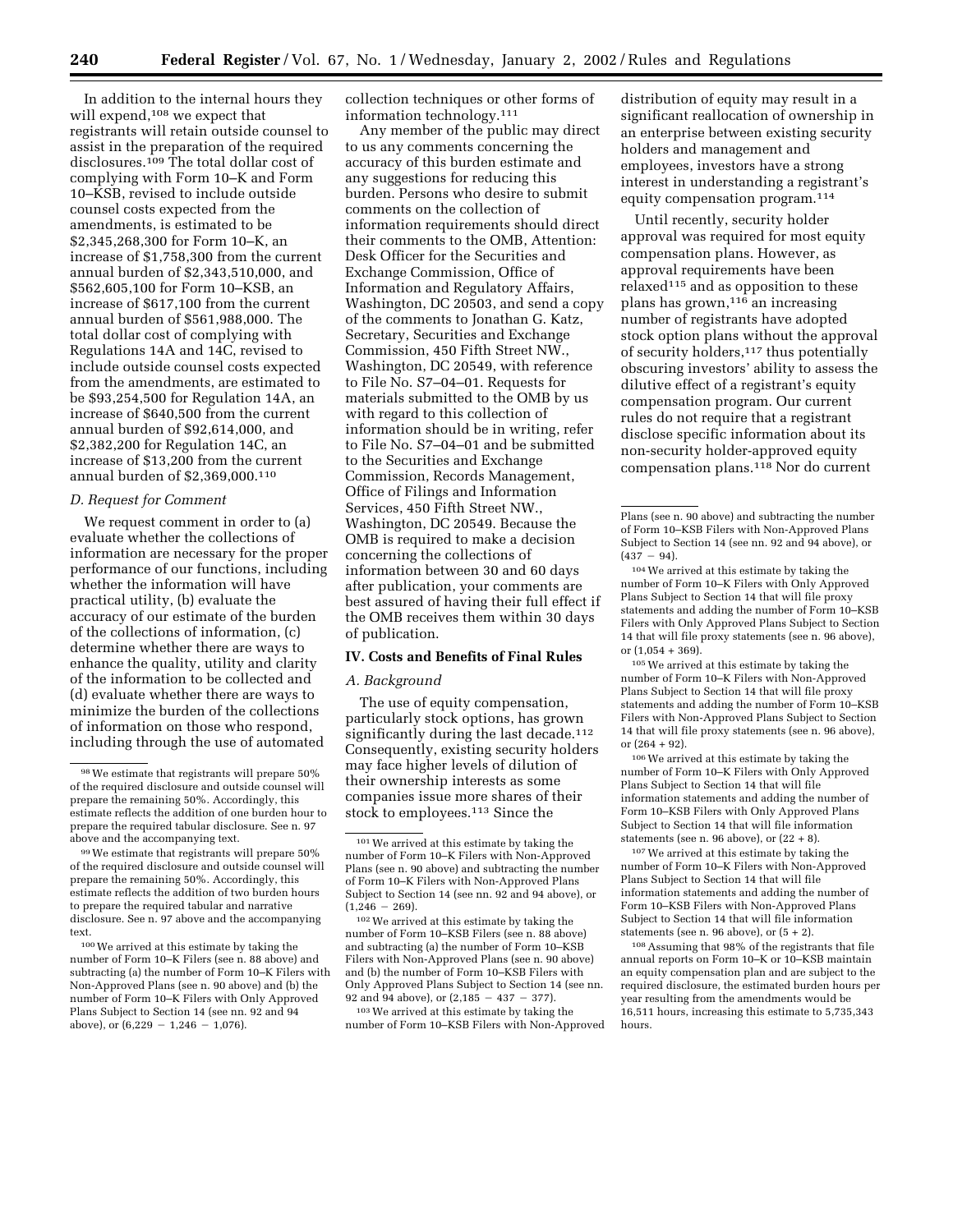financial reporting disclosure rules require that non-security holderapproved plans be identified.119

Consequently, it is often difficult for investors to determine whether they have adequate information about a registrant's equity compensation program. In response to ongoing investor concerns,120 in January 2001 we proposed amendments to our rules to enhance the quality of information available to investors about equity compensation plans.121

#### *B. Response to Comment Letters*

In the Proposing Release, we noted that registrants would incur costs in complying with the proposals. We also noted that these costs, to the extent that they could be estimated, would not be significant, as the required disclosure can be derived from information that is readily available to registrants through the routine administration of their equity compensation programs. We requested comment on the costs and benefits of the proposals. Of the comment letters we received, 22 respondents discussed the costs and benefits associated with the proposals.122 Most of the comment

110These cost burden increases reflect a change in our assumption of the number of registrants with equity compensation plans that either adopt a new plan or amend an existing plan to increase the number of securities authorized for issuance under the plan (see n. 85 above) and a change in the estimated hourly rate of outside counsel. With respect to Forms 10–K and 10–KSB, we increased our estimate by \$937,300 in the case of Form 10– K and increased our estimate by \$483,100 in the case of Form 10–KSB. With respect to Schedules 14A and 14C, we decreased our estimate by \$8,089,500 in the case of Schedule 14A and decreased our estimate by \$209,800 in the case of Schedule 14C. Assuming that 98% of the registrants that file annual reports on Form 10–K or 10–KSB maintain an equity compensation plan and are subject to the required disclosure, the estimated cost burden per year resulting from the amendments would be \$4,946,400.

111Comments are requested pursuant to 44 U.S.C. 3506(c)(2)(B).

112A study of stock-based pay practices at the nation's 200 largest corporations indicates that these companies allocated 15.2% of outstanding shares (calculated on a fully-diluted basis) for management and employee equity incentives in 2000, compared to only 6.9% in 1989. See Pearl Meyers & Partners, Inc., *2000 Equity Stake, Study of Management Equity Participation in the Top 200 Corporations* (2000). Both the size of individual awards and the number of companies that use equity broadly throughout the organization have increased significantly. See Core, Guay and Larcker, *Executive Equity Compensation and Incentives: A Survey,* Working Paper, University of Pennsylvania (2001), at 5–7.

113This question should be considered in the

letters addressed these matters in general terms.

Several respondents asserted that, because the proposals duplicated disclosure already required in registrants' audited financial statements, the cost of providing information to investors would increase without any useful benefit.123 In response to these comments, we have revised the proposals to eliminate redundant disclosure and to minimize the overlap with financial reporting requirements, thereby reducing the cost of compliance. As discussed in Subsection C below, the amendments will enhance the quality of the disclosure available to investors about the dilutive effect of registrants' equity compensation programs.

Other respondents, while generally supporting the proposals, suggested that we scale back the required disclosure to reduce compliance costs. For example, some respondents indicated that requiring plan-by-plan disclosure would create an undue burden for registrants without providing an incremental benefit to investors.124 In response to these comments, we have revised the proposals to permit aggregated disclosure of information about plans and individual equity compensation arrangements and to allow the required narrative summary of a non-security holder-approved stock option plan to be provided by a cross-reference to a description of the plan in a registrant's financial statements.125 Some respondents suggested that we expand the required disclosure to include additional information, such as weighted-average exercise price data and information about existing equity compensation plans being submitted for security holder action. They also requested that we require the filing of non-security holder-approved equity compensation plans. We have made these changes.126

Most respondents suggested that the proposed disclosure be required in the same document each year, to both streamline compliance and to minimize investor confusion. While we carefully considered this suggestion, ultimately

we concluded that these concerns were outweighed by the need for consistent application of the disclosure to all registrants.127 Accordingly, the required disclosure is to be provided each year in a registrant's annual report on Form 10– K or 10–KSB and, additionally, in the proxy or information statement in years when the registrant is submitting a compensation plan for security holder action.

#### *C. Benefits*

1. Disclosure of Non-Security Holder-Approved Plans

New Item 201(d)(1) of Regulation S– K and Regulation S–B requires registrants to disclose whether they have one or more non-security holderapproved stock option plans by separately providing information about the dilutive effects of these plans. New Item 201(d)(3) of Regulation S–K and Regulation S–B requires that this disclosure be accompanied by a narrative summary of the material features of each non-security holderapproved plan. Also, as amended Item 601(b)(10) of Regulation S–K and Regulation S–B requires registrants to file a copy of any non-security holderapproved equity compensation plan with us unless the plan is immaterial in amount or significance.

Presently, it is difficult for investors to ascertain whether a registrant has adopted a non-security holder approved stock option plan.<sup>128</sup> If a plan is broadbased, restricts or prohibits the participation of officers and directors and does not permit the grant of taxqualified stock options, for instance, it is unlikely to require security holder approval. Frequently, investors must examine the required public filings of a registrant made over several years in order to identify the registrant's stock option plans and determine if they have been approved by security holders. Even when a non-security holder-approved plan is identified, information about the plan may be limited since it may not be subject to our disclosure rules and may not be filed with us. The amendments will enable investors to ascertain if a registrant has adopted a non-security holder approved plan and highlight a

<sup>109</sup>One-half of the total burden resulting from the amendments is reflected as burden hours and the remainder is reflected in the total cost of complying with the information collection requirements. We have used an estimated hourly rate of \$300.00 to determine the estimated cost to respondents of the disclosure prepared by outside counsel. We arrived at this hourly rate estimate after consulting with several private law firms.

dilutive effect may already have occurred and is likely to be reflected in the basic earnings-per-share computation and security holders' equity data.

<sup>122</sup>These commenters included seven individual and institutional investors, four registrants and registrant associations, one self-regulatory organization and 10 members of the executive compensation consulting, accounting and legal communities.

<sup>123</sup>See, for example, the Letter dated April 2, 2001 from Arthur Andersen LLP (the ''AA Letter''), the Letter dated April 17, 2001 from the American Institute of Certified Public Accountants (the ''AICPA Letter''), the Letter dated March 29, 2001 from Emerson Electric Co., the Letter dated April 12, 2001 from Microsoft Corporation and the Letter dated April 2, 2001 from PricewaterhouseCoopers LLP (the "PWC Letter").

<sup>127</sup>See Section II.C above.

<sup>128</sup>Available information on non-security holderapproved stock option plans is sparse. See William M. Mercer, Inc. *Equity Compensation Survey* (2001) (48% of survey respondents (83 participants) maintained non-security holder-approved stock option plan for employees below management level; such plans (60%) most prevalent in large companies (more than 5,000 employees); iQuantic, Inc., *Trends in Equity Compensation 1996–2000* (2000) (27.3% of survey respondents in 1999 (161 participants) maintained non-security holderapproved stock option plans, compared to 3.2% before 1996).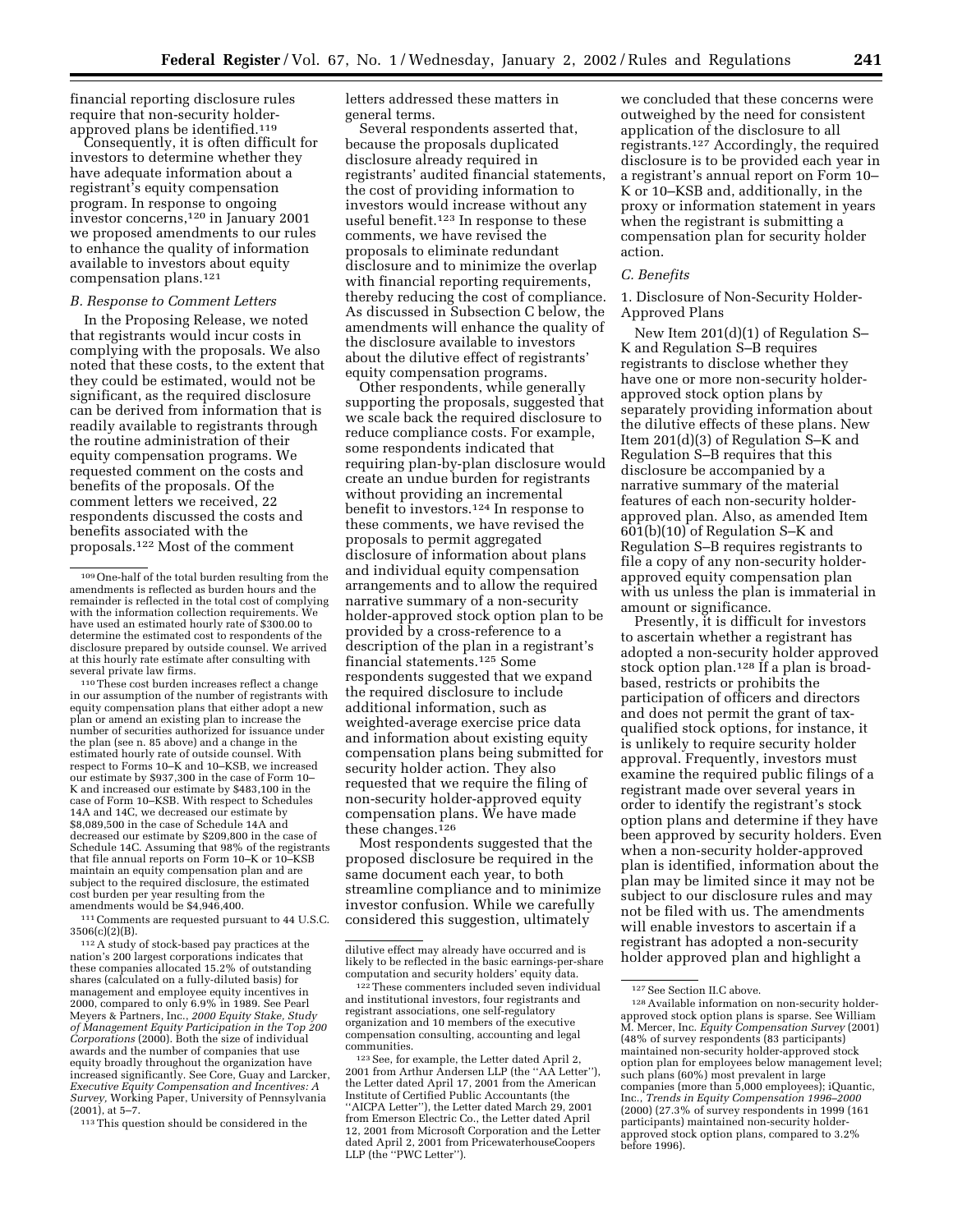description of the plan's material features.

## 2. Tabular Disclosure

New Item 201(d)(1) of Regulation S– K and Regulation S–B requires registrants to disclose, for their entire equity compensation program as in effect as of the end of the last completed fiscal year, the number of securities underlying, and the weighted-average exercise price of, outstanding options, warrants and rights and the number of securities remaining available for future issuance. This disclosure is to be made separately for plans approved by security holders and plans that have not been approved by security holders.

The required disclosure will assist investors in assessing the potential dilution from a registrant's equity compensation program in two ways. First, the required disclosure of the number of securities to be issued upon the exercise, and weighted-average exercise price, of all outstanding options, warrants and rights will enable investors to view this information in two categories: plans approved by security holders and plans not approved by security holders. While numerical and weighted-average exercise price information is presently available in the footnotes to a registrant's audited financial statements, this disclosure does not separately identify the potential dilutive effect of any nonsecurity-holder approved stock option plans.

Second, disclosure of the number of securities available for future issuance under a registrant's equity compensation plans will enable investors to better calculate the ''overhang 129 resulting from the registrant's entire equity compensation program. Under existing disclosure requirements, it is not always possible to make this calculation.<sup>130</sup> This

130 It may be difficult for investors to calculate the ''overhang'' of a registrant's equity compensation program because the number of securities available for future issuance under the registrant's plans may not be disclosed or apparent. Currently, a registrant submitting an equity compensation plan for security holder action need not provide any specific disclosure about its other equity compensation plans. Moreover, in its annual study on stock plan dilution, the Investor Responsibility Research Center found that approximately 22% of the companies surveyed did not disclose the number of shares available for future issuance under their employee stock plans. See the IRRC Dilution Study.

information may be useful to investors where the cost of a registrant's equity compensation plan exceeds its incentive effects. The new disclosure also will enhance the ability of investors and others, such as proxy review firms, to monitor the impact of a board of directors' actions concerning equity compensation matters. Access to this information will make it easier for investors to determine both the portion of the current value of a business that will be transferred to option holders upon exercise and the potential allocation of future cash flow rights.131

While the economic impact of outstanding options, warrants and rights is incorporated into the presentation of diluted earnings-per-share under SFAS 128, this calculation differs from the new disclosure in several ways. First, it does not isolate ''compensatory'' instruments. Typically, the diluted earnings-per-share figure combines the dilutive effect of compensatory options, warrants and rights with that of other outstanding convertible securities. Second, SFAS 128 employs the socalled ''treasury stock method'' to compute diluted earnings-per-share. Among other things, this methodology excludes ''out-of-the-money'' options and warrants from the computation and requires certain assumptions about the timing of option exercises and the use of the assumed proceeds of exercise to arrive at the total number of potentially dilutive securities. Finally, while weighted-average exercise price information is available for various option groupings under SFAS 123, it does not differentiate between equity compensation plans that have been approved by security holders and plans that have not been approved by security holders.

#### *D. Costs*

The amendments will increase the cost of preparing annual reports on Form 10–K and 10–KSB and proxy and information statements. Registrants must compile the required information, place it in the appropriate category and prepare the required table. In addition, registrants with non-security holderapproved stock option plans must prepare a narrative summary of the material features of each plan and file a copy of any material plan with us.

Registrants also will incur an increase in printing and distribution costs as a result of the amendments.

While several respondents indicated that the cost estimates in the Proposing Release were too low,132 only one provided an alternative cost estimate. This respondent stated that compliance could result in additional costs approximating \$300,000 in years when disclosure was required in its proxy statement.133 The respondent's estimate is no longer relevant because of the substantial revisions that we have made to the proposals, as discussed in Subsection B above.

The required disclosure will provide investors both with new information and with an alternative means for analyzing currently available information. With respect to the dilution disclosure, we believe that the compliance costs are warranted because this information is not otherwise available to investors. Moreover, these costs should be minimal because this information can be derived from information that is readily available to registrants through the routine administration of their equity compensation programs.

With respect to the information concerning non-security holderapproved stock option plans, much of the required tabular disclosure, such as the number of outstanding options, warrants and rights and the related weighted-average exercise price data, is already maintained for purposes of satisfying financial reporting requirements. The amendments merely require registrants to disclose this information on the basis of whether or not the related plan has been approved by security holders. In addition, many registrants summarize the material features of their equity compensation plans to satisfy their SFAS 123 disclosure obligations. Indeed, one respondent indicated that the amendments would result in only minimal additional costs to registrants because, in their experience, most registrants already maintain the required information in order to comply with SRO rules and for effective plan administration.134

Although the amendments will increase the length of registrants' annual reports on Form 10–K and 10–KSB, as well as their proxy and information statements, generally this should not have a major impact on a registrant's

<sup>129</sup>This measure may be formulated in different ways. For purposes of this discussion, ''overhang'' means the sum of the number of securities underlying outstanding options, warrants and rights plus the number of securities remaining available for future issuance under the registrant's existing equity compensation plans, and is often expressed as a percentage of the total number of outstanding securities.

<sup>131</sup>While the full dilutive impact of these authorized but unissued securities cannot be assessed until derivative instruments have been granted and the prices for which the underlying securities may be issued can be compared to existing market values, this information, combined with knowledge of the minimum exercise price at which these instruments may be granted, may provide useful insight into the potential future economic consequences of the program.

<sup>132</sup>See, for example, the AA Letter, the AICPA Letter, the Letter dated May 22, 2001 from the New York State Bar Association and the PWC Letter.

<sup>133</sup>See the Letter dated April 9, 2001 from Lucent Technologies Inc.

<sup>134</sup> See the ABA Letter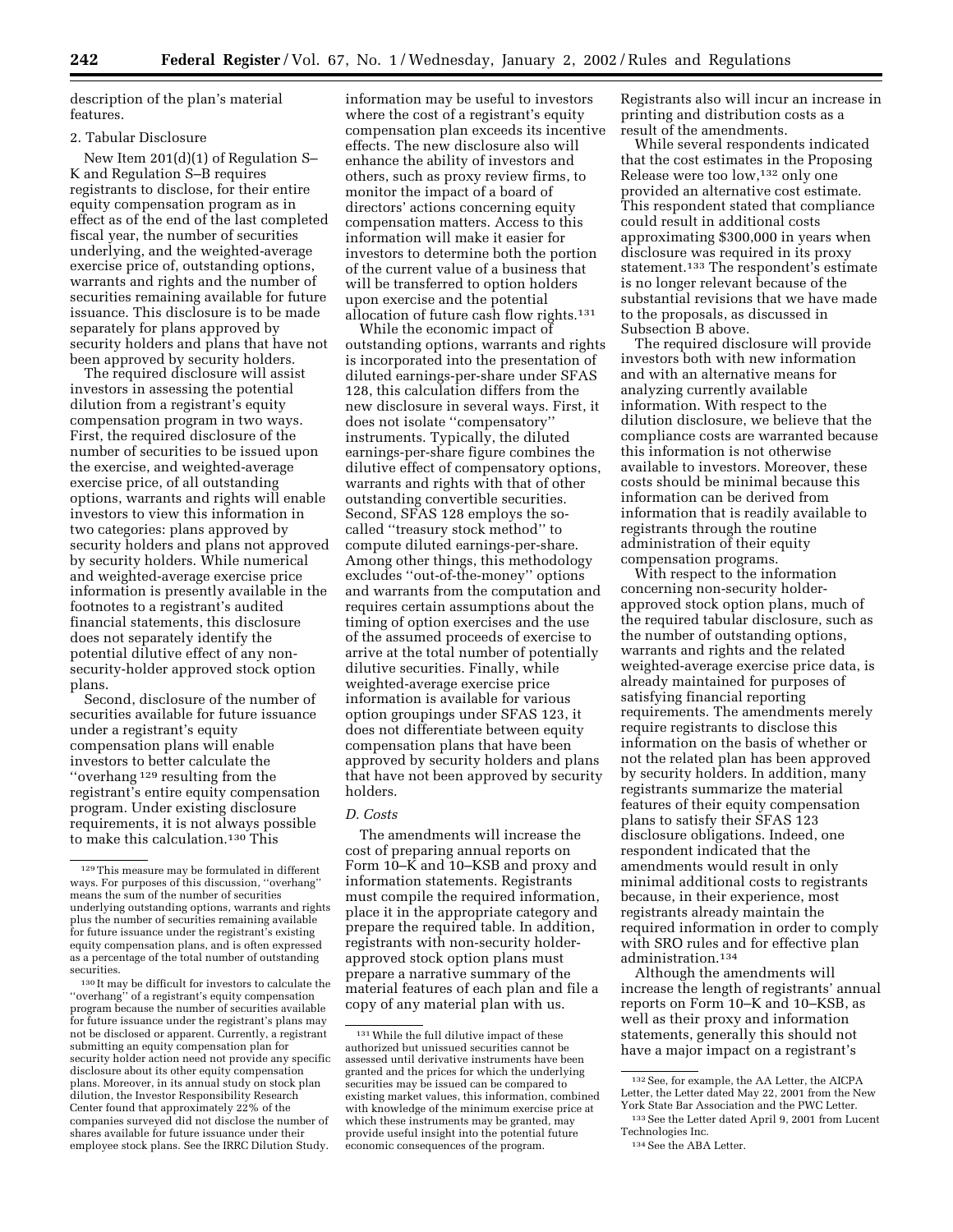printing and distribution costs. We have revised the proposals to reduce and standardize the size of the required tabular disclosure. These revisions should ensure that registrants do not incur significant additional printing and postage charges to prepare and distribute their proxy or information statements to security holders. While in most instances, the required disclosure should not exceed one-third of a page, where a registrant has one or more nonsecurity holder-approved stock option plans, the disclosure may be longer. These registrants may incur additional expense to print and distribute their proxy or information statement materials. While we do not expect these costs to be significant, we have estimated these amounts to be approximately \$750 per registrant.135

For the reasons discussed above, we do not believe that the amendments will lead to significant compliance costs for registrants.136 Notwithstanding the foregoing, we have adjusted our initial cost estimates to reflect the revisions made to the proposals. Because the size and scope of equity compensation programs vary among registrants, it is difficult to provide an accurate cost estimate with which all parties will agree; however, we estimate that each of the approximately 8,400 registrants 137 subject to the amendments will spend

136Since all registrants are required to make the same disclosure, the amendments will impose the same dollar costs on each registrant. Accordingly, for small entities the relative burden of compliance will be higher than for large entities.

<sup>137</sup>This figure is based on our estimate that 60% of the actual number of registrants filing annual reports on Form 10–K or 10–KSB (14,022 registrants) maintain equity compensation plans. This estimate is made after a review of available survey data, which varies widely. For example, in its most recent study of the "S&P Super 1,500" (the combination of the S&P 500, the S&P MidCap 400 and the S&P SmallCap 600), the Investor Responsibility Research Center determined that, of the 1,157 companies examined, 1,142 (98.7%) awarded equity to some portion of their employees. See Investor Responsibility Research Center, *Potential Dilution—2000, The Potential Dilution from Stock Plans at the S&P Super 1,500 Companies* (2000). In contrast, a Pilot Survey conducted by the Bureau of Labor Statistics in 1999 determined that 22% of publicly-held companies offered stock options to their employees. This survey sampled 2,100 ''establishments,'' of which approximately 1 in 10 were publicly-held companies. See Bureau of Labor Statistics, *Pilot Survey on the Incidence of Stock Options in Private Industry in 1999,* (Oct. 11, 2000), available at *http:/ /www.bls.gov/ncs/ocs/sp/ncnr0001.txt.*

an average of approximately one to two hours each year and incur an average annual cost of approximately \$393 138 to prepare the disclosure. Thus, the aggregate cost of the amendments is estimated to be approximately \$3,300,000.

## *E. Conclusion*

Based on the information provided in the comment letters and our own analysis, we believe that the amendments will enhance the quality of disclosure available to investors about registrants' equity compensation plans, thereby leading to better-informed investment and voting decisions. These benefits are difficult to quantify. We also believe that these benefits will justify the minimal costs of compliance.

# **V. Final Regulatory Flexibility Analysis**

This Final Regulatory Flexibility Analysis, or FRFA, has been prepared in accordance with the Regulatory Flexibility Act.139 This FRFA relates to rule amendments adopted under the Exchange Act that revise the disclosure requirements with respect to registrants' equity compensation plans. Specifically, the amendments revise Item 201 of Regulation S–B, Item 201 of Regulation S–K and Form 10–K, Form 10–KSB, Exchange Act Rule 14a–3 and Schedule 14A under the Exchange Act to require tabular disclosure of the number and weighted-average exercise price of all outstanding options, warrants and rights under a registrant's equity compensation plans, as well as the number of securities remaining available for future issuance under these plans and certain related information. Disclosure is to be made in two categories: plans that have been approved by security holders and plans that have not been approved by security holders. Registrants must include the table in their annual reports on Form 10–K or 10–KSB, as well as in their proxy or information statements in years when they are submitting a compensation plan for security holder

139 5 U.S.C. § 603.

action. Copies of most equity compensation plans will be required to be filed with us for public inspection.

## *A. Need for the Amendments*

The increased use of equity compensation has raised investor concerns about the potential dilutive effect of a registrant's equity compensation plans, the absence of full disclosure to security holders about these plans and the adoption of many plans without the approval of security holders. These concerns may be especially acute for investors in small entities, which use equity compensation in order to attract and retain key employees and to preserve scarce cash resources.140 The amendments enhance the quality of information available to investors about a registrant's equity compensation plans.

## *B. Significant Issues Raised by Public Comment*

A summary of the Initial Regulatory Flexibility Analysis, or IRFA, appeared in the Proposing Release.141 We requested comment on any aspect of the IRFA, including the number of small businesses that would be affected by the proposals, the nature of the impact, how to quantify the number of small entities that would be affected and how to quantify the impact of the proposals. We received no comment letters responding to that request.

### *C. Small Entities Subject to the Amendments*

Exchange Act Rule 0–10 142 defines the term ''small business'' to be an issuer that, on the last day of its most recent fiscal year, has total assets of \$5 million or less.<sup>143</sup> There are approximately 770 issuers that are subject to the reporting requirements of Section 13 of the Exchange Act that have assets of \$5 million or less.<sup>144</sup> Only small businesses that have a reporting obligation under the Exchange Act *and* adopt or maintain an equity compensation plan will be subject to the amendments. We estimate that there are approximately 460 entities that have

141See the Proposing Release at Section V. 142 17 CFR 240.0–10(c).

143A similar definition is provided under Securities Act Rule 157 [17 CFR 230.157]. 144This estimate is based on filings with the

Commission.

<sup>135</sup>This estimate is based on the Letter dated April 9, 2001 from Lucent Technologies, Inc., in which the commenter estimated that providing four additional pages of disclosure to its over five million security holders would result in additional printing costs of \$100,000 and additional mailing costs of \$200,000. Assuming that the required disclosure consists of one additional page and that a registrant has 50,000 security holders, the registrant may incur additional costs of \$750 to prepare and distribute the additional disclosure.

<sup>138</sup>We arrived at this estimate by assuming that approximately 80% of these registrants will be required to provide the tabular disclosure only and 20% of these registrants will be required to describe the material features of their non-security holderapproved plans as well. See n. 90 above and the accompanying text. Thus, 80% of the registrants will incur an average annual outside counsel cost of \$300 (80% of  $8,400 \times$  \$300 = \$2,016,000) while 20% will incur an average annual outside cost of  $$600 (20\% \text{ of } 8.400 \times $600 = $1.008,000)$ . In addition, we estimate that approximately 365 registrants with non-security holder-approved plans will incur additional printing and distribution costs of \$750 each, or \$273,750. See n. 135 above. The sum of these amounts averaged over 8,400 registrants equals \$393.

<sup>140</sup>A recent study of approximately 250 companies conducted by the National Center for Employee Ownership found that 55% of the respondents had less than 200 employees (with 17% having less than 31 employees) and that 55% of the respondents had less than \$40 million in annual revenue (with 14% having annual revenues of \$1.1 million or less). See National Center for Employee Ownership, *An Overview of How Companies are Granting Stock Options* (2001).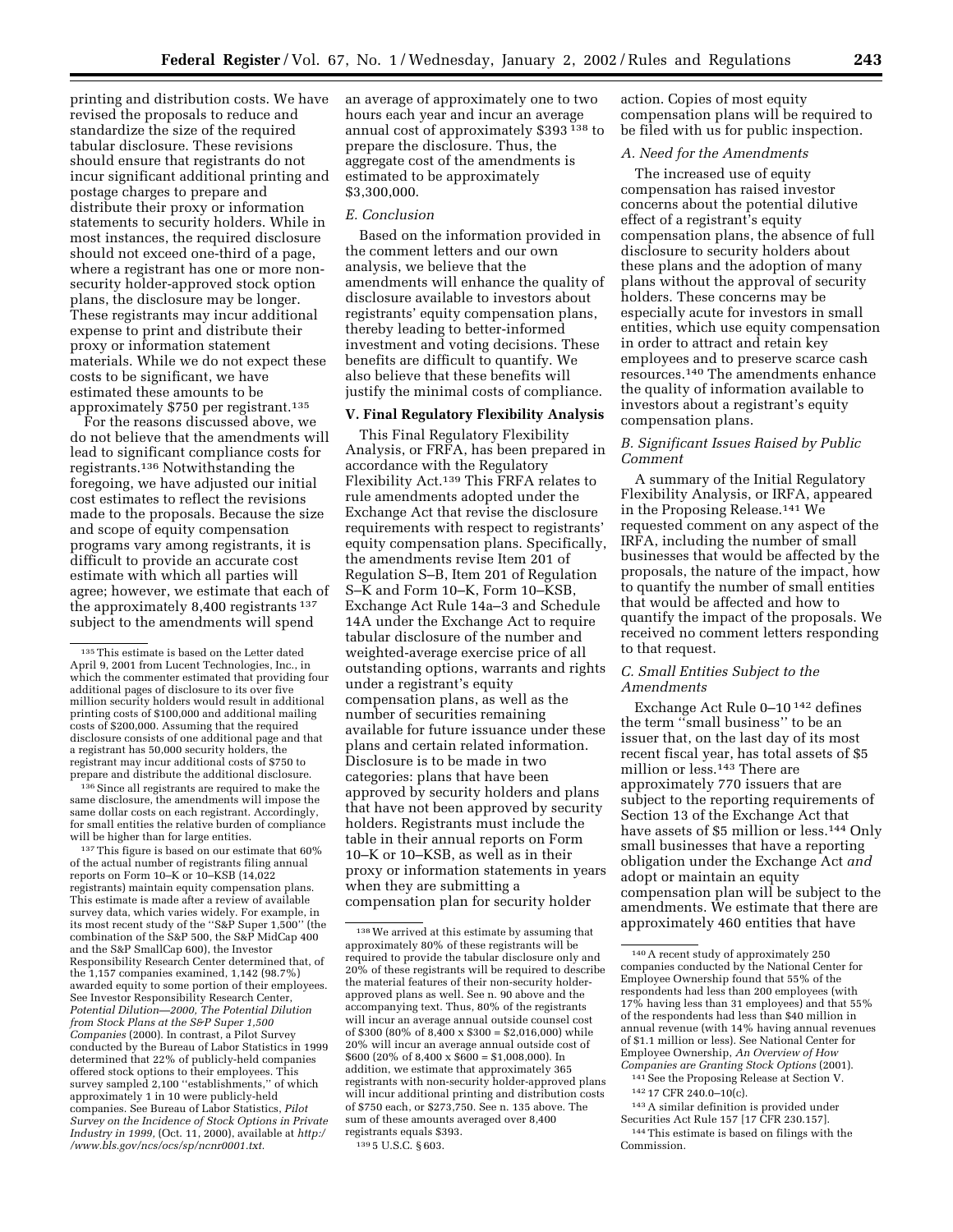total assets of \$5 million or less that meet this criteria.145

## *D. Projected Reporting, Recordkeeping and Other Compliance Requirements*

The amendments impose new reporting requirements by requiring specific annual disclosure by all registrants, including ''small businesses,'' concerning their equity compensation plans in effect as of the end of the most recently completed fiscal year. Consequently, the amendments will increase the costs associated with the preparation of the disclosure included in annual reports on Form 10–K or 10–KSB and furnished to security holders in proxy and information statements. Specifically, the amendments require registrants to disclose the number and weightedaverage exercise price of all outstanding options, warrants and rights under a registrant's equity compensation plans, as well as the number of securities remaining available for future issuance under these plans and certain related information. Disclosure is to be made in two categories: plans that have been approved by security holders and plans that have not been approved by security holders. Since this information can be derived from information that is readily available to registrants through the routine administration of their equity compensation programs, we do not expect these additional costs to be significant.

We do not anticipate that the amendments will impose any significant recordkeeping requirements in addition to those already required under the Exchange Act. The information to be disclosed can be derived from information that is readily available to registrants through the routine administration of their equity compensation programs. All registrants with equity compensation plans have various legal, financial reporting and other disclosure obligations that require maintenance of information regarding these plans similar to that covered by the amendments.

## *E. Agency Action To Minimize Effect on Small Entities*

As required by Sections 603 and 604 of the Regulatory Flexibility Act, we have considered alternatives that would accomplish the stated objectives, while minimizing any significant adverse impact on small entities. In connection with the amendments, we considered

several alternatives, including the following:

• Establishing different compliance and reporting requirements that take into account the resources of small entities;

• Clarifying, consolidating or simplifying compliance and reporting requirements under the rules for small entities;

• Using performance rather than design standards; and

• Exempting small entities from all or part of the requirements.

Overall, the amendments are intended to assist investors in understanding a registrant's equity compensation policies and practices. The quality of information available about the potential dilutive effect of a registrant's equity compensation plans is relevant to investors in both small and large entities. Different compliance or reporting requirements for small entities are not appropriate because small entities may use equity compensation plans to a greater extent than large entities to preserve scarce cash resources.146 In addition, it is not feasible to further clarify, consolidate or simplify the amendments for small entities because the amendments require only minimal information about a registrant's equity compensation plans. Because uniformity and comparability are important, especially where small entities have equity compensation plans, we do not propose to use performance standards to specify different requirements for small entities. Finally, we believe that the amendments should apply equally to all entities required to disclose information, in order to safeguard protection of all investors.

## **VI. Analysis of Impact on the Economy, Burden on Competition and Promotion of Efficiency, Competition and Capital Formation**

Section 23(a)(2) of the Exchange Act 147 requires us, when adopting rules under the Exchange Act, to consider the impact that any new rule will have on competition. In addition, Section  $23(a)(2)$  prohibits us from adopting any rule that will impose a burden on competition not necessary or appropriate in furtherance of the purposes of the Exchange Act. We have considered the amendments in light of the standards in Section 23(a)(2). We requested comment on any anticompetitive effects of the proposals. We

received no comment letters responding to that request.

The amendments may have a disparate impact on registrants that use equity compensation extensively, such as smaller firms or registrants in certain industry sectors (such as hightechnology companies), as compared to registrants with limited or no equity compensation programs.148 Thus, we are sensitive to the concern that registrants with a greater compliance obligation will be placed at a competitive disadvantage. In addition, several commenters, while not specifically addressing this issue, did argue that the new disclosure would be duplicative of information currently required to be included in registrants' audited financial statements. In response to these concerns, we have revised the proposals to eliminate redundant requirements and to streamline the compliance process. Because these changes should enable registrants to keep compliance costs low, we do not believe that the amendments will impose a significantly disproportionate cost on smaller firms or high-technology companies.

Section 2(b) of the Securities Act and Section 3(f) of the Exchange Act 149 require us, when engaging in rulemaking requiring us to consider or determine whether an action is necessary or appropriate in the public interest, to consider, in addition to the protection of investors, whether the action will promote efficiency, competition and capital formation. We have considered the amendments in light of the standards in these provisions. We requested comment on how the proposals would affect efficiency, competition and capital formation. We received no comment letters responding to that request.

It is widely believed that equity compensation, particularly instruments such as stock options, can be used to align the interests of employees and security holders, thereby promoting effective corporate governance.150 Because an equity compensation plan may necessarily have an unintended dilutive effect on the existing ownership interests, however, it is important that the plan be closely monitored to ensure that its cost is commensurate with its benefit to investors. The amendments are intended to enhance the quality of disclosure about registrants' equity compensation programs that is available

<sup>145</sup>This figure is based on our estimate that 60% of the registrants that file an annual report on either Form 10–K or 10–KSB maintain equity compensation plans and will be required to provide the new tabular disclosure. See n. 87 above.

<sup>146</sup>See n. 140 above.

<sup>147</sup> 15 U.S.C. 78w(a).

<sup>148</sup>See n. 140 above.

<sup>149</sup> 15 U.S.C. § 77b(b) and 78c(f).

<sup>150</sup>See, for example, the American Benefits Council, *Taking Stock in Employee Benefits: The Democratization of Broad-Based Stock Plans* (Feb. 2001), at 2–3.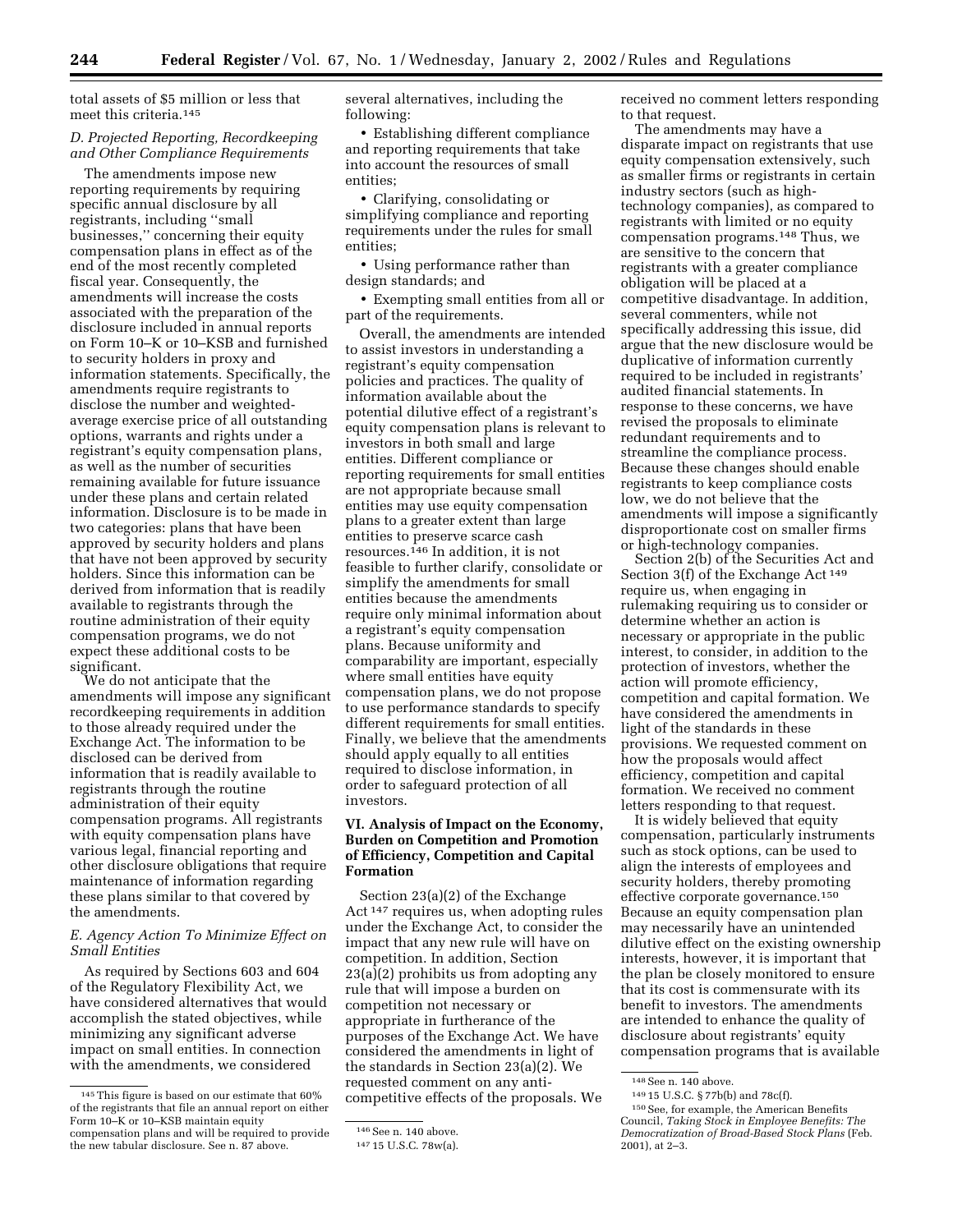to investors. Increasing the transparency of these programs should result in better monitoring by investors. This should result in better corporate governance, thereby increasing the efficiency of the organization. This should promote capital formation.

#### **VII. Statutory Authority**

The amendments contained in this release are being adopted under the authority set forth in Sections 3(b) and 19(a) of the Securities Act and Sections 12, 13, 14(a), 15(d) and 23(a) of the Exchange Act.

## **List of Subjects in 17 CFR Parts 228, 229, 240 and 249**

Reporting and recordkeeping requirements, Securities.

## **Text of Rule Amendments**

■ In accordance with the foregoing, Title 17, Chapter II of the Code of Federal Regulations is amended as follows:

## **PART 228—INTEGRATED DISCLOSURE SYSTEM FOR SMALL BUSINESS ISSUERS**

■ 1. The general authority citation for Part 228 continues to read as follows:

**Authority:** 15 U.S.C. 77e, 77f, 77g, 77h, 77j, 77k, 77s, 77z–2, 77aa(25), 77aa(26), 77ddd, 77eee, 77ggg, 77hhh, 77jjj, 77nnn, 77sss, 78*l*, 78m, 78n, 78o, 78u–5, 78w, 78*ll,* 80a–8, 80a– 29, 80a–30, 80a–37 and 80b–11, unless otherwise noted.

■ 2. Section 228.201 is amended by adding paragraph (d) before the *Instruction* to read as follows:

## EQUITY COMPENSATION PLAN INFORMATION

**§ 228.201 (Item 201) Market for Common Equity and Related Stockholder Matters.** \* \* \* \* \*

(d) *Securities authorized for issuance under equity compensation plans.* (1) In the following tabular format, provide the information specified in paragraph (d)(2) of this Item as of the end of the most recently completed fiscal year with respect to compensation plans (including individual compensation arrangements) under which equity securities of the small business issuer are authorized for issuance, aggregated as follows:

(i) All compensation plans previously approved by security holders; and

(ii) All compensation plans not previously approved by security holders.

| Plan category                                                                                                                           | Number of securities to be issued<br>upon exercise of outstanding op-<br>tions, warrants and rights | Weighted-average exercise price<br>of outstanding options, warrants<br>and rights | Number of securities remaining<br>available for future issuance<br>under equity compensation plans<br>(excluding securities reflected in<br>column (a)) |
|-----------------------------------------------------------------------------------------------------------------------------------------|-----------------------------------------------------------------------------------------------------|-----------------------------------------------------------------------------------|---------------------------------------------------------------------------------------------------------------------------------------------------------|
|                                                                                                                                         | (a)                                                                                                 | (b)                                                                               | (c)                                                                                                                                                     |
| Equity compensation plans ap-<br>proved by security holders<br>Equity compensation plans not ap-<br>proved by security holders<br>Total |                                                                                                     |                                                                                   |                                                                                                                                                         |

(2) The table shall include the following information as of the end of the most recently completed fiscal year for each category of equity compensation plan described in paragraph (d)(1) of this Item:

(i) The number of securities to be issued upon the exercise of outstanding options, warrants and rights (column (a));

(ii) The weighted-average exercise price of the outstanding options, warrants and rights disclosed pursuant to paragraph (d)(2)(i) of this Item (column (b)); and

(iii) Other than securities to be issued upon the exercise of the outstanding options, warrants and rights disclosed in paragraph (d)(2)(i) of this Item, the number of securities remaining available for future issuance under the plan (column (c)).

(3) For each compensation plan under which equity securities of the small business issuer are authorized for issuance that was adopted without the approval of security holders, describe briefly, in narrative form, the material features of the plan.

*Instructions to Paragraph (d).*  1. Disclosure shall be provided with respect to any compensation plan and

individual compensation arrangement of the small business issuer (or parent, subsidiary or affiliate of the small business issuer) under which equity securities of the small business issuer are authorized for issuance to employees or non-employees (such as directors, consultants, advisors, vendors, customers, suppliers or lenders) in exchange for consideration in the form of goods or services as described in Statement of Financial Accounting Standards No. 123, *Accounting for Stock-Based Compensation,* or any successor standard. No disclosure is required with respect to:

a. Any plan, contract or arrangement for the issuance of warrants or rights to all security holders of the small business issuer as such on a pro rata basis (such as a stock rights offering) or

b. Any employee benefit plan that is intended to meet the qualification requirements of Section 401(a) of the Internal Revenue Code (26 U.S.C. 401(a)).

2. For purposes of this paragraph, an ''individual compensation arrangement'' includes, but is not limited to, the following: a written compensation contract within the meaning of ''employee benefit plan'' under § 230.405 of this chapter and a plan (whether or not set forth in any formal document) applicable to one person as provided under Item 402(a)(7)(ii) of Regulation S–B (§ 228.402(a)(7)(ii)).

3. If more than one class of equity security is issued under its equity compensation plans, a small business issuer should

aggregate plan information for each class of security.

4. A small business issuer may aggregate information regarding individual compensation arrangements with the plan information required under paragraph (d)(1)(i) and (ii) of this item, as applicable.

5. A small business issuer may aggregate information regarding a compensation plan assumed in connection with a merger, consolidation or other acquisition transaction pursuant to which the small business issuer may make subsequent grants or awards of its equity securities with the plan information required under paragraph (d)(1)(i) and (ii) of this Item, as applicable. A small business issuer shall disclose on an aggregated basis in a footnote to the table the information required under paragraph (d)(2)(i) and (ii) of this Item with respect to any individual options, warrants or rights assumed in connection with a merger, consolidation or other acquisition transaction.

6. To the extent that the number of securities remaining available for future issuance disclosed in column (c) includes securities available for future issuance under any compensation plan or individual compensation arrangement other than upon the exercise of an option, warrant or right, disclose the number of securities and type of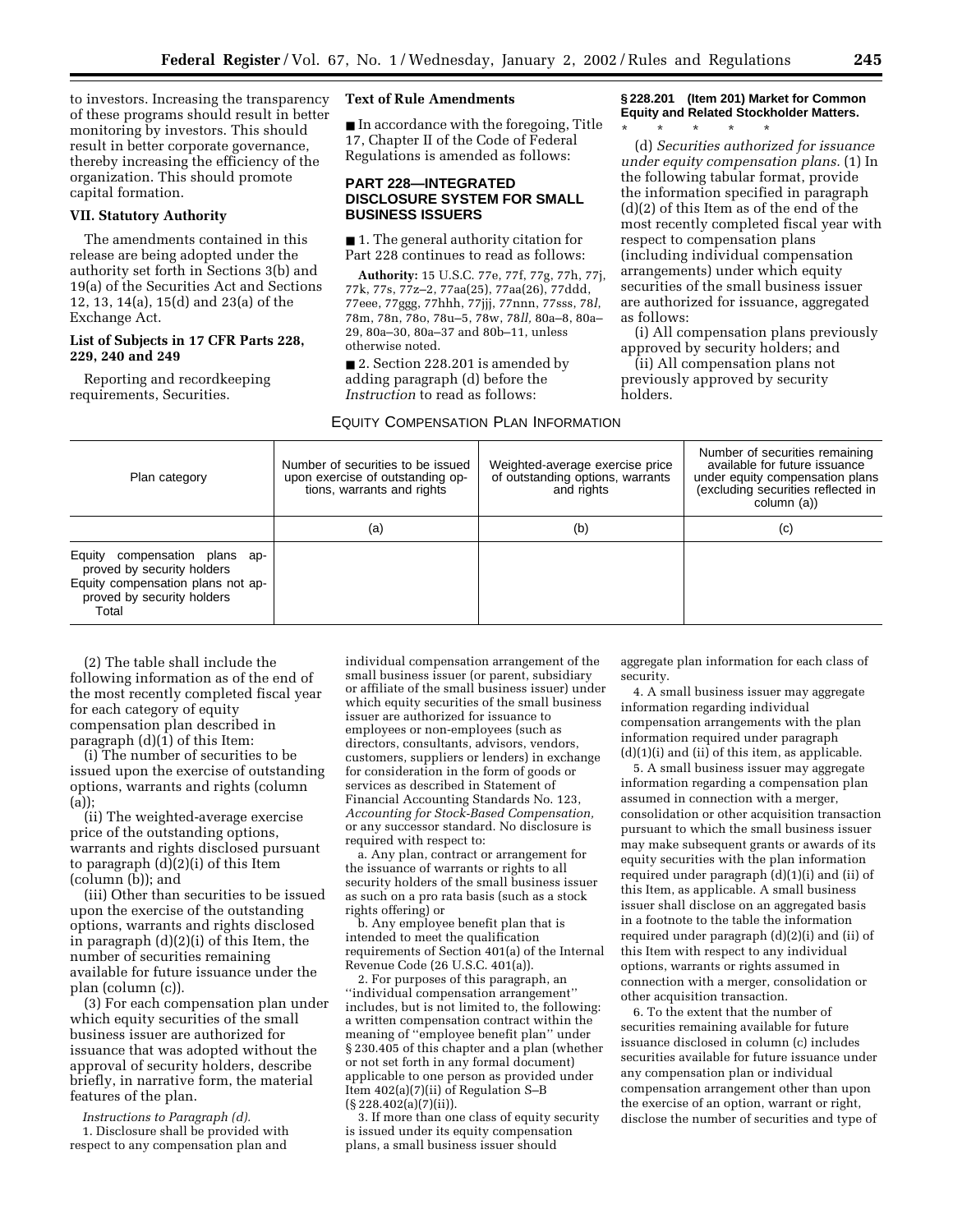plan separately for each such plan in a footnote to the table.

7. If the description of an equity compensation plan set forth in a small business issuer's financial statements contains the disclosure required by paragraph (d)(3) of this Item, a crossreference to such description will satisfy the requirements of paragraph (d)(3) of this Item.

8. If an equity compensation plan contains a formula for calculating the number of securities available for issuance under the plan, including, without limitation, a formula that automatically increases the number of securities available for issuance by a percentage of the number of outstanding securities of the small business issuer, a description of this formula shall be disclosed in a footnote to the table.

9. Except where it is part of a document that is incorporated by reference into a prospectus, the information required by this paragraph need not be provided in any registration statement filed under the Securities Act.

\* \* \* \* \*

■ 3. Section 228.601 is amended by redesignating paragraph (b)(10)(ii)(B) as paragraph (b)(10)(ii)(C) and by adding new paragraph (b)(10)(ii)(B) to read as follows:

# **§ 228.601 (Item 601) Exhibits.**

\* \* \* \* \* (b) *Description of Exhibits* \* \* \* (10) *Material Contracts* \* \* \*  $(ii) * * * *$ 

(B) Any compensatory plan, contract or arrangement adopted without the approval of security holders pursuant to which equity may be awarded, including, but not limited to, options, warrants or rights (or if not set forth in any formal document, a written description thereof), in which any employee (whether or not an executive officer of the small business issuer) participates shall be filed unless immaterial in amount or significance. A compensation plan assumed by a small business issuer in connection with a merger, consolidation or other acquisition transaction pursuant to which the small business issuer may make further grants or awards of its equity securities shall be considered a compensation plan of the small business issuer for purposes of the preceding sentence.

\* \* \* \* \*

## **PART 229—STANDARD INSTRUCTIONS FOR FILING FORMS UNDER SECURITIES ACT OF 1933, SECURITIES EXCHANGE ACT OF 1934 AND ENERGY POLICY AND CONSERVATION ACT OF 1975— REGULATION S–K**

■ 4. The general authority citation for Part 229 is revised to read as follows:

## EQUITY COMPENSATION PLAN INFORMATION

**Authority:** 15 U.S.C. 77e, 77f, 77g, 77h, 77j, 77k, 77s, 77z–2, 77aa(25), 77aa(26), 77ddd, 77eee, 77ggg, 77hhh, 77iii, 77jjj, 77nnn, 77sss, 78c, 78i, 78j, 78*l*, 78m, 78n, 78o, 78u– 5, 78w, 78*ll*(d), 79e, 79n, 79t, 80a–8, 80a–29, 80a–30, 80a–31(c), 80a–37, 80a–38(a), and 80b–11, unless otherwise noted.

■ 5. The authority citation following § 229.201 is removed.

\* \* \* \* \*

■ 6. Section 229.201 is amended by adding paragraph (d) before the *Instructions to Item 201* to read as follows:

## **§ 229.201 (Item 201) Market price of and dividends on the registrant's common equity and related stockholder matters.**

\* \* \* \* \* (d) *Securities authorized for issuance under equity compensation plans.* (1) In the following tabular format, provide the information specified in paragraph (d)(2) of this Item as of the end of the most recently completed fiscal year with respect to compensation plans (including individual compensation arrangements) under which equity securities of the registrant are authorized for issuance, aggregated as follows:

(i) All compensation plans previously approved by security holders; and

(ii) All compensation plans not previously approved by security holders.

| Plan category                                                                                                                               | Number of securities to be issued<br>upon exercise of outstanding op-<br>tions, warrants and rights | Weighted-average exercise price<br>of outstanding options, warrants<br>and rights | Number of securities remaining<br>available for future issuance<br>under equity compensation plans<br>(excluding securities reflected in<br>column (a)) |
|---------------------------------------------------------------------------------------------------------------------------------------------|-----------------------------------------------------------------------------------------------------|-----------------------------------------------------------------------------------|---------------------------------------------------------------------------------------------------------------------------------------------------------|
|                                                                                                                                             | (a)                                                                                                 | (b)                                                                               | (c)                                                                                                                                                     |
| Equity<br>compensation plans ap-<br>proved by security holders<br>Equity compensation plans not ap-<br>proved by security holders<br>Total. |                                                                                                     |                                                                                   |                                                                                                                                                         |

(2) The table shall include the following information as of the end of the most recently completed fiscal year for each category of equity compensation plan described in paragraph (d)(1) of this Item:

(i) The number of securities to be issued upon the exercise of outstanding options, warrants and rights (column (a));

(ii) The weighted-average exercise price of the outstanding options, warrants and rights disclosed pursuant to paragraph (d)(2)(i) of this Item (column (b)); and

(iii) Other than securities to be issued upon the exercise of the outstanding options, warrants and rights disclosed in paragraph (d)(2)(i) of this Item, the number of securities remaining available for future issuance under the plan (column (c)).

(3) For each compensation plan under which equity securities of the registrant are authorized for issuance that was adopted without the approval of security holders, describe briefly, in narrative form, the material features of the plan.

*Instructions to Paragraph (d).* 

1. Disclosure shall be provided with respect to any compensation plan and individual compensation arrangement of the registrant (or parent, subsidiary or affiliate of the registrant) under which equity securities of the registrant are authorized for issuance to employees or non-employees (such as directors, consultants, advisors, vendors, customers, suppliers or lenders) in exchange for consideration in the form of goods or services as described in Statement of Financial Accounting Standards No. 123, *Accounting for Stock-Based Compensation,* or any successor standard. No disclosure is required with respect to:

a. Any plan, contract or arrangement for the issuance of warrants or rights to all security holders of the registrant as such on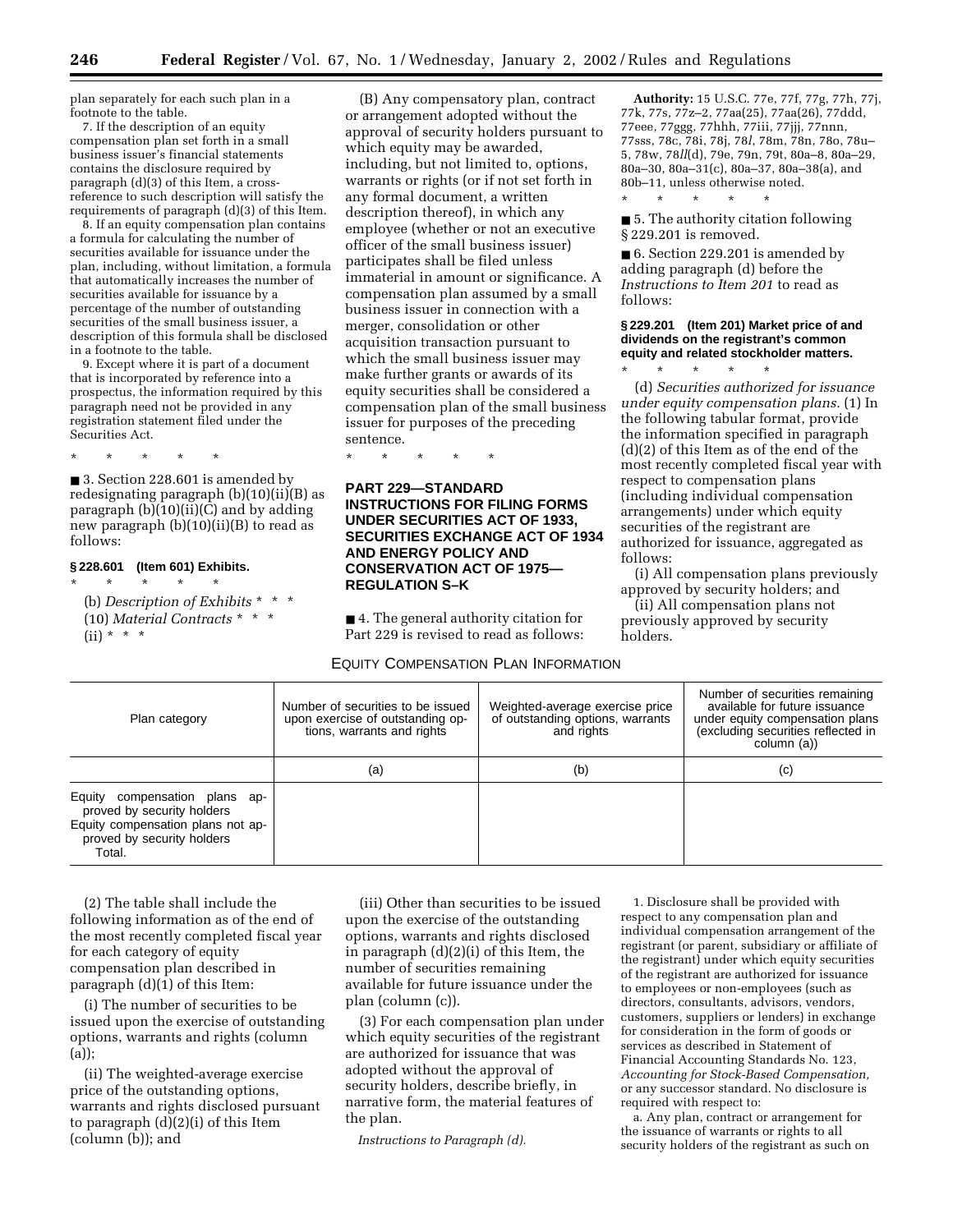a pro rata basis (such as a stock rights offering) or

b. Any employee benefit plan that is intended to meet the qualification requirements of Section 401(a) of the Internal Revenue Code (26 U.S.C. 401(a)).

2. For purposes of this paragraph, an ''individual compensation arrangement'' includes, but is not limited to, the following: a written compensation contract within the meaning of ''employee benefit plan'' under § 230.405 of this chapter and a plan (whether or not set forth in any formal document) applicable to one person as provided under Item 402(a)(7)(ii) of Regulation S–K (§ 229.402(a)(7)(ii)).

3. If more than one class of equity security is issued under its equity compensation plans, a registrant should aggregate plan information for each class of security.

4. A registrant may aggregate information regarding individual compensation arrangements with the plan information required under paragraph (d)(1)(i) and (ii) of this Item, as applicable.

5. A registrant may aggregate information regarding a compensation plan assumed in connection with a merger, consolidation or other acquisition transaction pursuant to which the registrant may make subsequent grants or awards of its equity securities with the plan information required under paragraph  $(d)(1)(i)$  and  $(ii)$  of this Item, as applicable. A registrant shall disclose on an aggregated basis in a footnote to the table the information required under paragraph  $(d)(2)(i)$  and  $(ii)$  of this Item with respect to any individual options, warrants or rights assumed in connection with a merger, consolidation or other acquisition transaction.

6. To the extent that the number of securities remaining available for future issuance disclosed in column (c) includes securities available for future issuance under any compensation plan or individual compensation arrangement other than upon the exercise of an option, warrant or right, disclose the number of securities and type of plan separately for each such plan in a footnote to the table.

7. If the description of an equity compensation plan set forth in a registrant's financial statements contains the disclosure required by paragraph (d)(3) of this Item, a cross-reference to such description will satisfy the requirements of paragraph (d)(3) of this Item.

8. If an equity compensation plan contains a formula for calculating the number of securities available for issuance under the plan, including, without limitation, a formula that automatically increases the number of securities available for issuance by a percentage of the number of outstanding securities of the registrant, a description of this formula shall be disclosed in a footnote to the table.

9. Except where it is part of a document that is incorporated by reference into a prospectus, the information required by this paragraph need not be provided in any registration statement filed under the Securities Act.

\* \* \* \* \*

■ 7. Section 229.601 is amended by redesignating paragraph (b)(10)(iii)(B) as paragraph  $(b)(10)(iii)(C)$  and by adding new paragraph (b)(10)(iii)(B) to read as follows:

#### **§ 229. 601 (Item 601) Exhibits.** \* \* \* \* \*

(b) *Description of Exhibits* \* \* \* (10) *Material Contracts* \* \* \*  $(iii) * * * *$ 

(B) Any compensatory plan, contract or arrangement adopted without the approval of security holders pursuant to which equity may be awarded, including, but not limited to, options, warrants or rights (or if not set forth in any formal document, a written description thereof), in which any employee (whether or not an executive officer of the registrant) participates shall be filed unless immaterial in amount or significance. A compensation plan assumed by a registrant in connection with a merger, consolidation or other acquisition transaction pursuant to which the registrant may make further grants or awards of its equity securities shall be considered a compensation plan of the registrant for purposes of the preceding sentence. \* \* \* \* \*

#### **PART 240—GENERAL RULES AND REGULATIONS, SECURITIES EXCHANGE ACT OF 1934**

■ 8. The general authority citation for Part 240 is revised to read, in part, as follows:

**Authority:** 15 U.S.C. 77c, 77d, 77g, 77j, 77s, 77z–2, 77z–3, 77eee, 77ggg, 77nnn, 77sss, 77ttt, 78c, 78d, 78e, 78f, 78g, 78i, 78j, 78j–1, 78k, 78k–1, 78*l*, 78m, 78n, 78o, 78p, 78q, 78s, 78u–5, 78w, 78x, 78*ll*, 78mm, 79q, 79t, 80a–20, 80a–23, 80a–29, 80a–37, 80b–3, 80b–4 and 80b–11, unless otherwise noted. \* \* \* \* \*

■ 9. The authority citation following § 240.14a–3 is removed.

■ 10. Section 240.14a–3 is amended by revising paragraph (b)(9) to read as follows:

#### **§ 240.14a–3 Information to be furnished to security holders.**

\* \* \* \* \* (b) \* \* \*

(9) The report shall contain the market price of and dividends on the registrant's common equity and related security holder matters required by Item 201(a), (b) and (c) of Regulation S–K (§ 229.201(a), (b) and (c) of this chapter). \* \* \* \* \*

■ 11. In § 240.14a–101, amend Item 10 of Schedule 14A by adding paragraph (c) before the undesignated heading

*Instructions* and revise Item 14(d)(4) of Schedule 14A to read as follows:

**§ 240.14a–101 Schedule 14A. Information required in proxy statement.**

\* \* \* \* \*

Item 10. Compensation Plans. \* \* \* \* \* \* \* \*

(c) *Information regarding plans and other arrangements not subject to security holder action.* Furnish the information required by Item 201(d) of Regulation S–K (§ 229.201(d) of this chapter).

*Instructions to paragraph (c).*

1. If action is to be taken as described in paragraph (a) of this Item with respect to the approval of a new compensation plan under which equity securities of the registrant are authorized for issuance, information about the plan shall be disclosed as required under paragraphs (a) and (b) of this Item and shall not be included in the disclosure required by Item 201(d) of Regulation S–K (§ 229.201(d) of this chapter). If action is to be taken as described in paragraph (a) of this Item with respect to the amendment or modification of an existing plan under which equity securities of the registrant are authorized for issuance, the registrant shall include information about securities previously authorized for issuance under the plan (including any outstanding options, warrants and rights previously granted pursuant to the plan and any securities remaining available for future issuance under the plan) in the disclosure required by Item  $201(d)$  of Regulation S–K (§ 229.201(d) of this chapter). Any additional securities that are the subject of the amendments or modification of the existing plan shall be disclosed as required under paragraphs (a) and (b) of this Item and shall not be included in the Item 201(d) disclosure.

\* \* \* \* \* Item 14. Mergers, consolidations, acquisitions and similar matters. \* \* \* \* \* \* \* \*

(d) *Information about parties to the transaction: registered investment companies*  and business development companies.<sup>\*</sup>

\* \* \* \* \* (4) Information required by Item 201(a), (b) and (c) of Regulation S–K (§ 229.201(a), (b) and (c) of this chapter), market price of and dividends on the registrant's common equity and related stockholder matters;

## **PART 249—FORMS, SECURITIES EXCHANGE ACT OF 1934**

\* \* \* \* \*

■ 12. The authority citation for Part 249 continues to read, in part, as follows:

**Authority:** 15 U.S.C. 78a *et seq.*, unless otherwise noted.

\* \* \* \* \* ■ 13. By amending Form 10–K (referenced in § 249.310) by revising Item 12 of Part III to read as follows:

**Note:** The text of Form 10–K does not, and this amendment will not, appear in the Code of Federal Regulations.